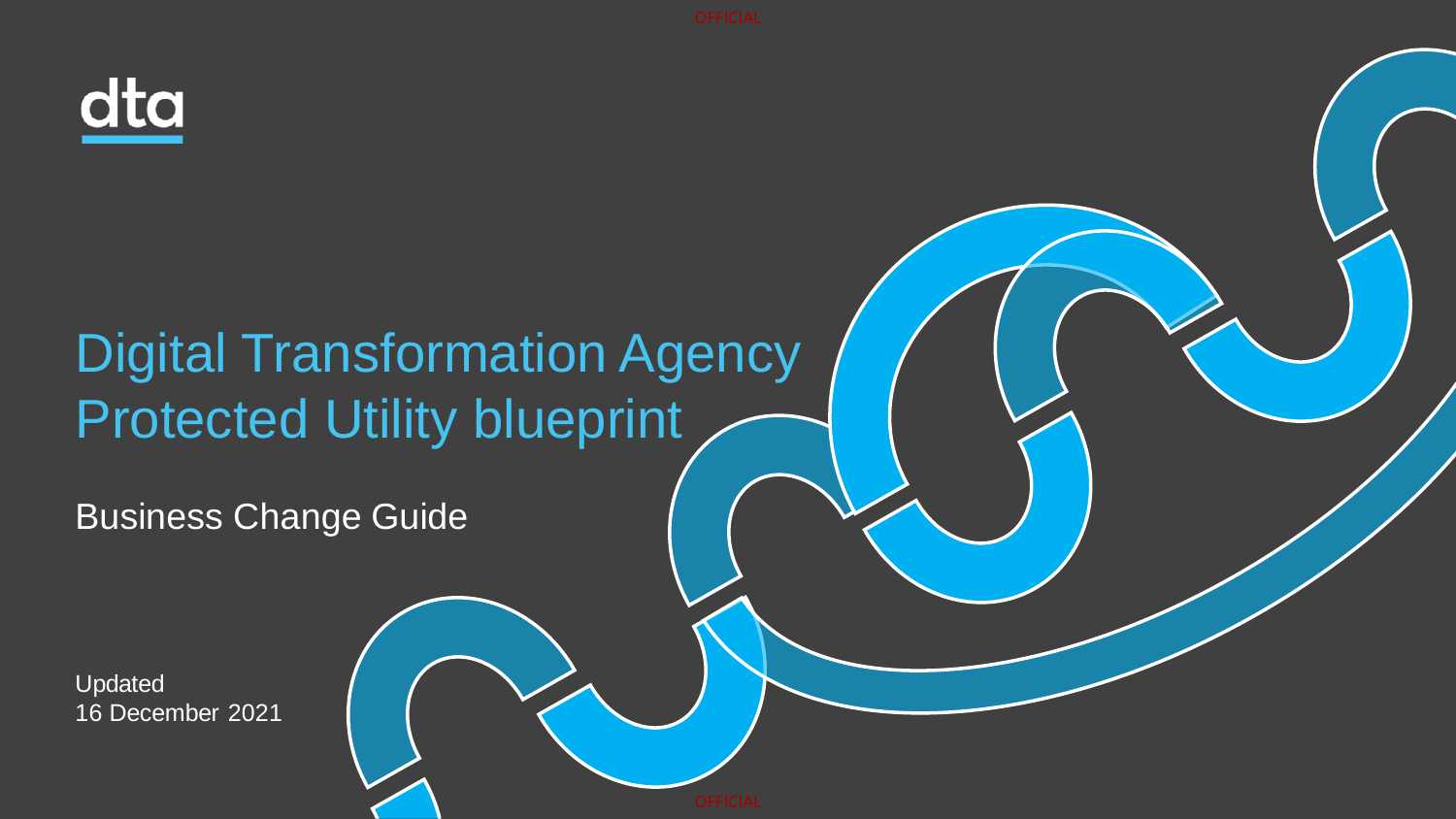## **Table of Contents**



The Protected Utility blueprint business change guide is comprised of five parts.

Most audiences will only need to read to slide 17. Only read Part 5 (Detailed Change Guide) if you are a change implementor wanting detailed suggestions about the risks and benefits of implementing the blueprint from a business change perspective.

|   | <b>Business Change Guide</b><br>What this business change guide is<br><b>Business Change Guide summary</b> | 3     |
|---|------------------------------------------------------------------------------------------------------------|-------|
| 2 | <b>Agency self-assessment</b><br>Self-identify your agency type                                            | 8     |
| 3 | WofG Case Study - Commonwealth Ombudsman                                                                   | 11    |
| 4 | <b>Key Communications Messaging</b>                                                                        | 14    |
| 5 | Detailed business change guide<br>NB: Only required for business change personnel.                         | 19-34 |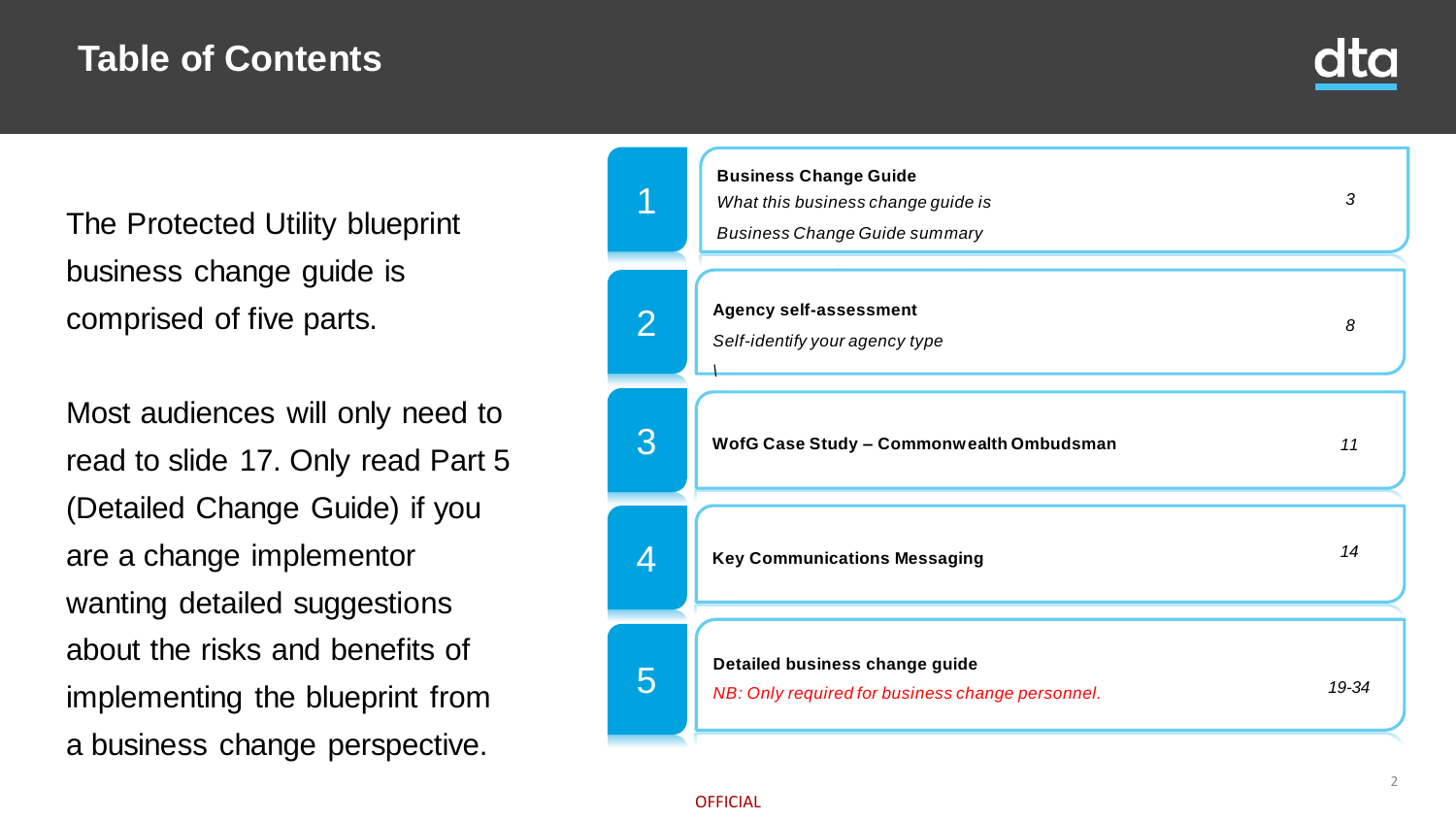# Part 1: Business Change Guide

**Why we created the business change guide**

The Protected Utility blueprint provides a secure design for government agencies to standardise the way you work as well as communicate and collaborate securely. Adopting the blueprint is as much of a business transformation as it is a security and system assurance process.

As we appreciate this is a complex process to undertake, we have created **this business change guide.** This guide will support you to understand how the Protected Utility blueprint can be implemented in your agency in a way that's clear and consistent.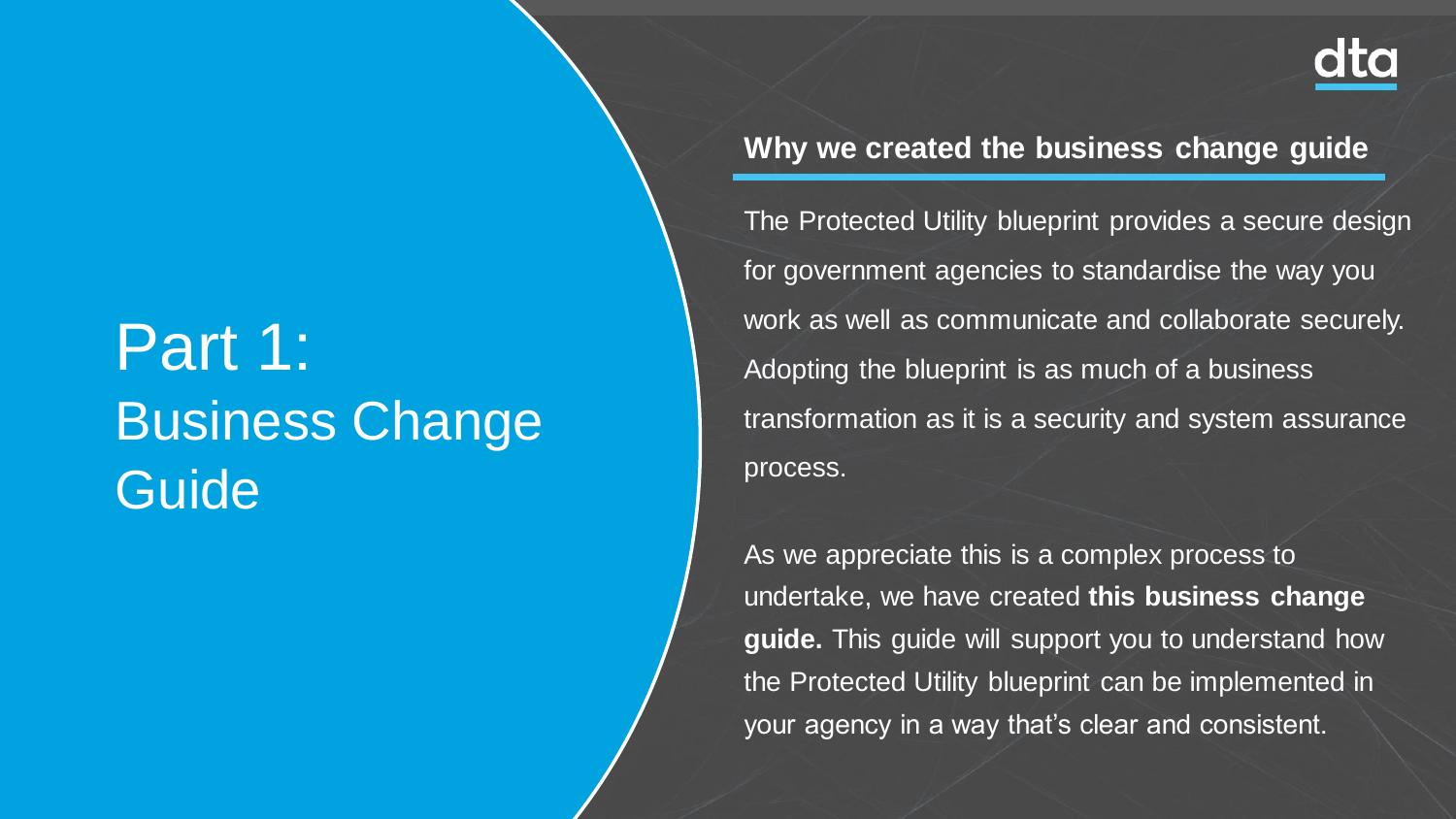## **Design principles**



## **Design principles**

This guide is designed in accordance with the following principles:

- **1. Best practice:** The business change guide draws upon best practice change management, business analysis and technology implementation expertise.
- **2. Clear:** The business change guide outlines the blueprint adoption process in a way that's easy, clear and consistent so your people can realise the maximum value of adopting the new ways of working faster.
- **3. Self-directed:** The business change guide is designed to support your agency's self-discovery, so you can use the business change guide in your technology environment based on your agency's objectives.
- **4. Relevant:** The business change guide supports you to understand and link existing people, process and technology initiatives to the change guide, so it's aligned with your needs.
- **5. Flexible:** We understand that each agency's circumstances and starting points are different, so each phase in the change guide is flexible to enable you to navigate the process in line with your agency's needs.
- **6. Proven:** The change guide outlines a validated Whole of Government approach that the DTA recommends for agencies to use.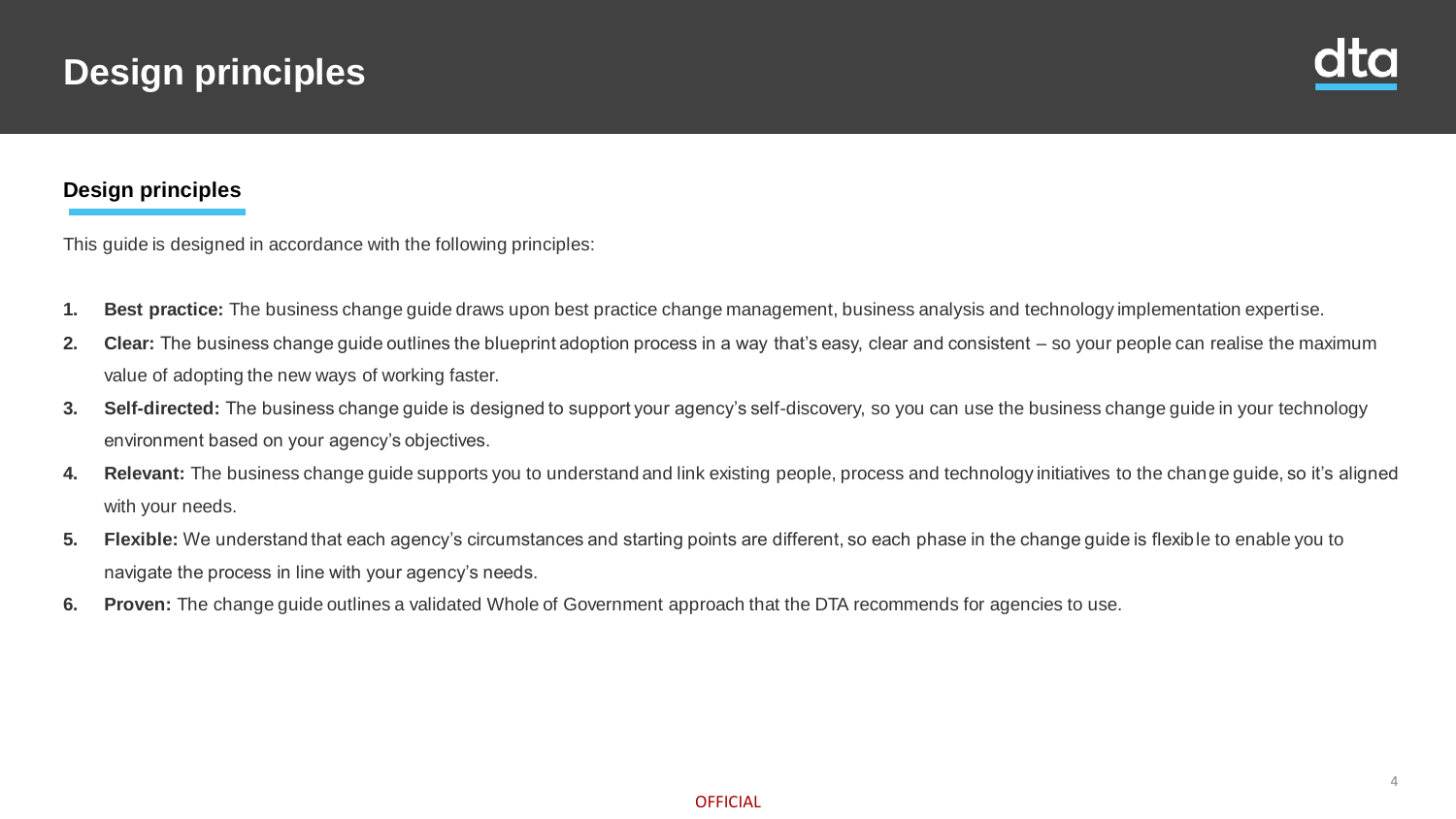## **Business Change guide visual overview**



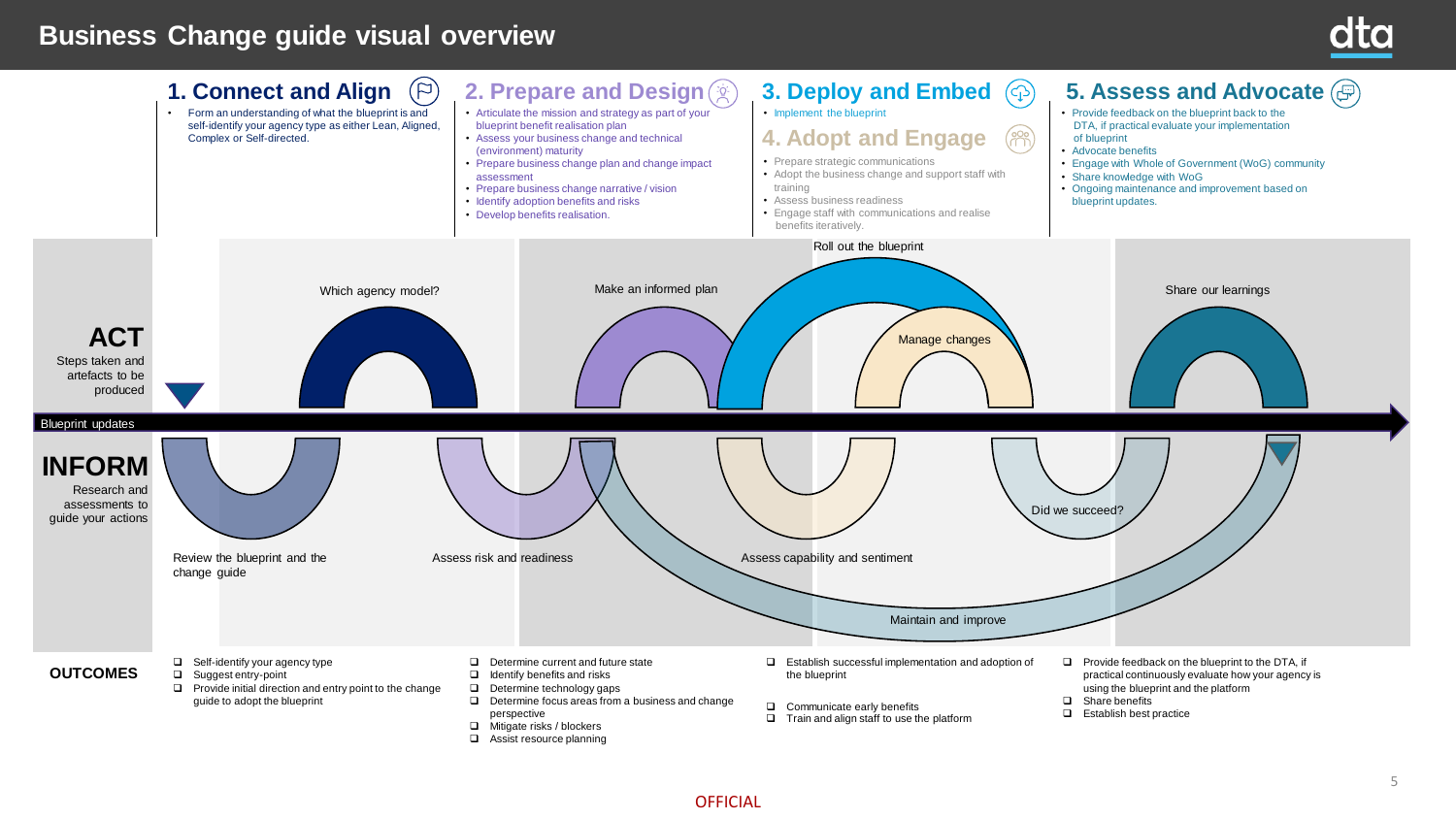

## **Business Change Guide**

### **1. Connect and Align**

This is where you start your blueprint adoption experience. The Connect and Align phase is about setting you up with a clear understanding of the path ahead; for how to use the blueprint and how to align it to your business needs. In this phase, we'll describe what resources are at your side and give you an overview of the steps to come. A large part of this phase is about being able to self-identify your agency type. We can also put you in touch with other agencies who have implemented technology based on the blueprint, which you can read about in our case studies.

## **2. Prepare and Design**

In the Prepare and Design phase, it's time to start planning your transition to the blueprint. To arm yourself with the right information to develop an effective plan, this phase will take you through the relevant assessments you'll need to carry out to understand your starting point in terms of your business (systems and processes); your people (who will be impacted and how); and your technology. For example, you may like to assess your technology maturity or business strategy.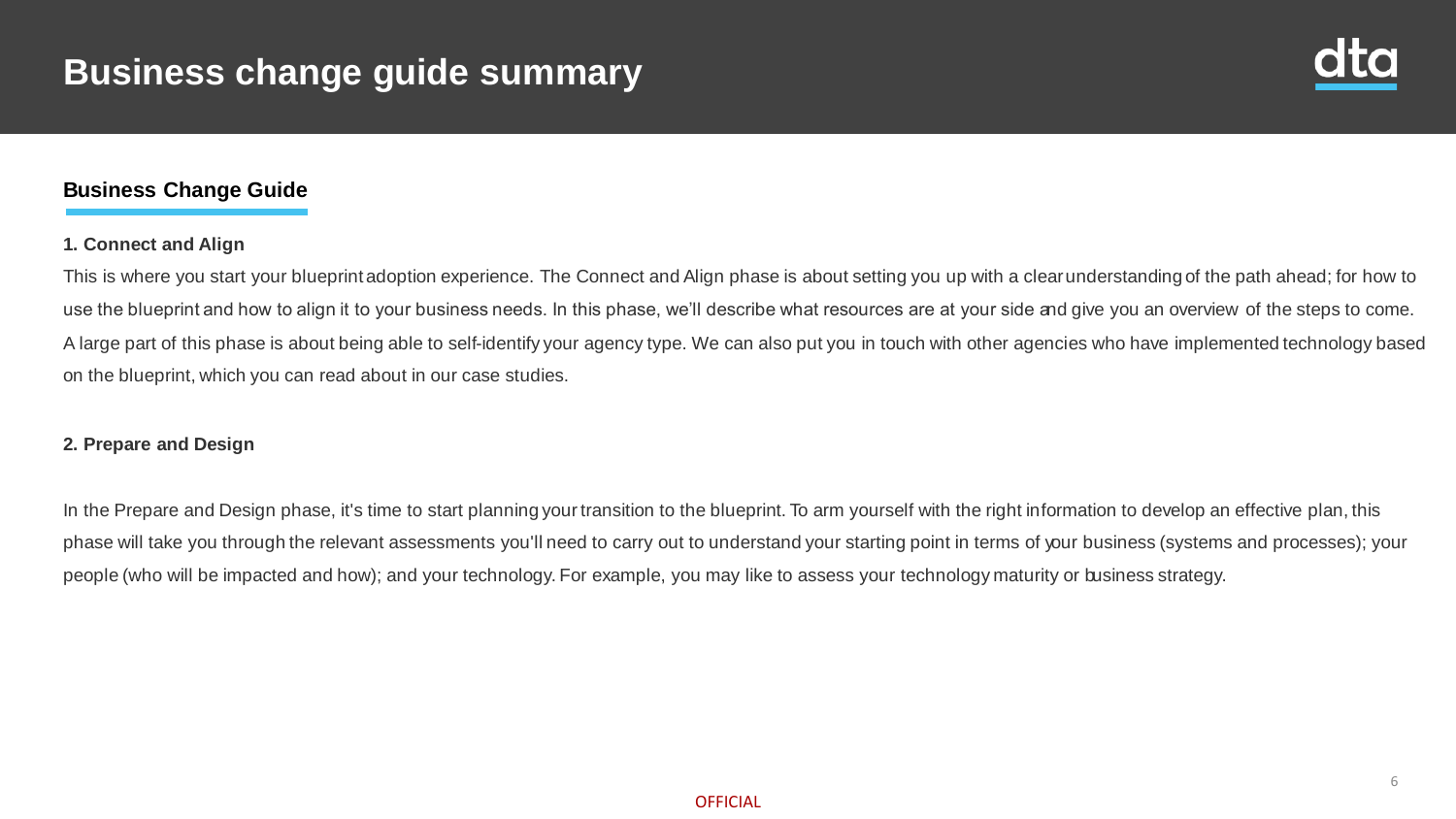

## **Business Change Guide (Cont)**

## **3. Deploy and Embed**

This is where the rubber hits the road and we begin the blueprint implementation. The Deploy and Embed phase is designed to support you to adopt a Modern Workplace on the blueprint design, which is available to use in your agency's ICT environment and plan for business change. You may like to use some of the communications material we have provided to develop messaging to sell the implementation to your various stakeholder groups.

## **4. Adopt and Engage**

Even the best systems in the world will fail if people don't engage with them. That's why intentional steps are recommended to engage, upskill and motivate your teams as they transition to new ways of working. The Adopt and Engage phase is designed to empower leaders with a clear vision for business change as your agency moves to a Modern Workplace. Before you do this however, you may like to assess your business readiness to adopt the change.

### **5. Assess and Advocate**

Technology is always changing and improving. At this final stage of the change, we would appreciate your participation in hebing us continually improve the blueprint adoption experience. By actively engaging with the Whole of Government community, sharing your learnings on the Community Portal, and participating in evaluation of

the blueprint, you will make the experience better for future adaptations and new agency adopters.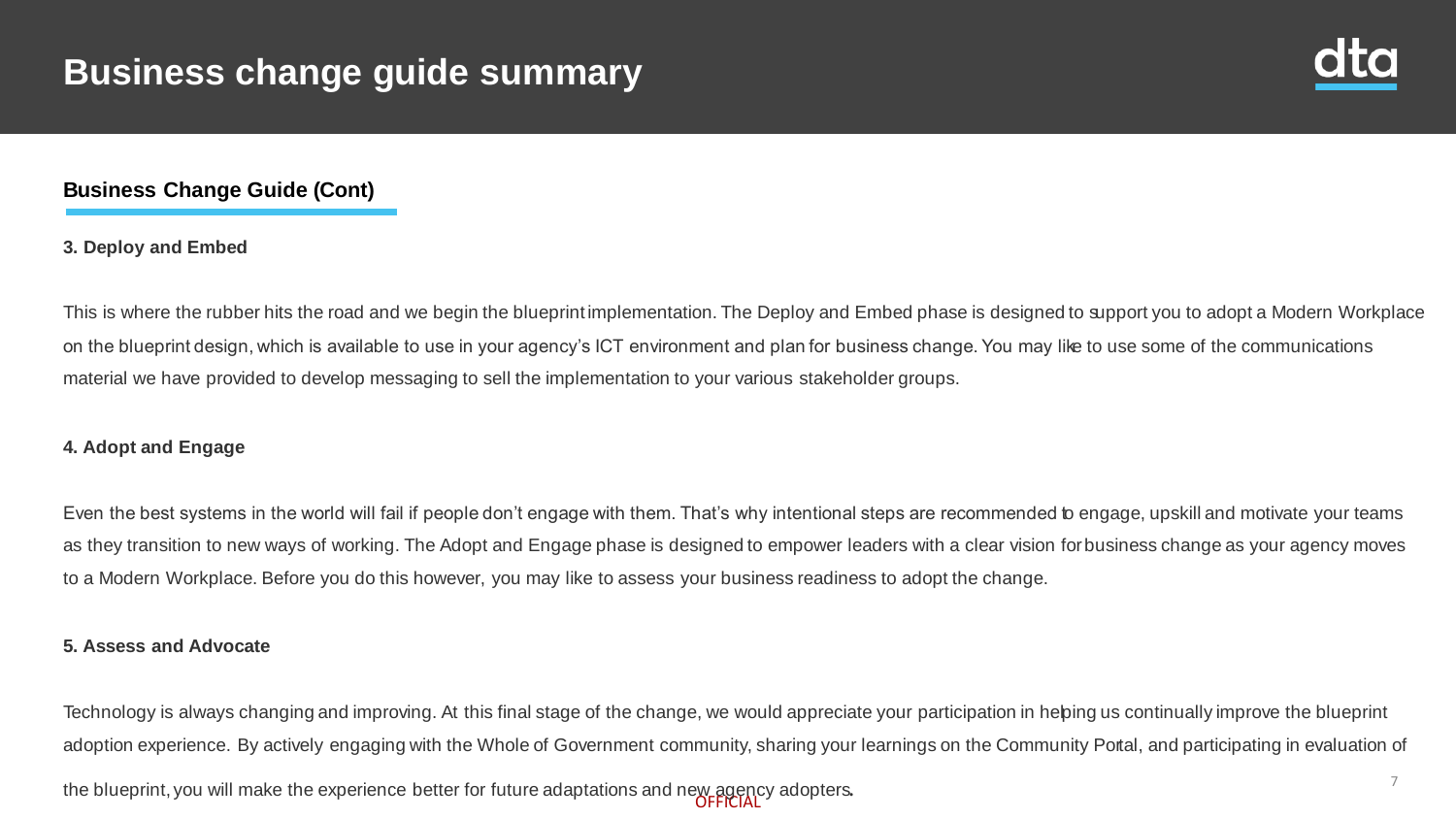

Part 2: Agency Self-Assessment How to identify your agency type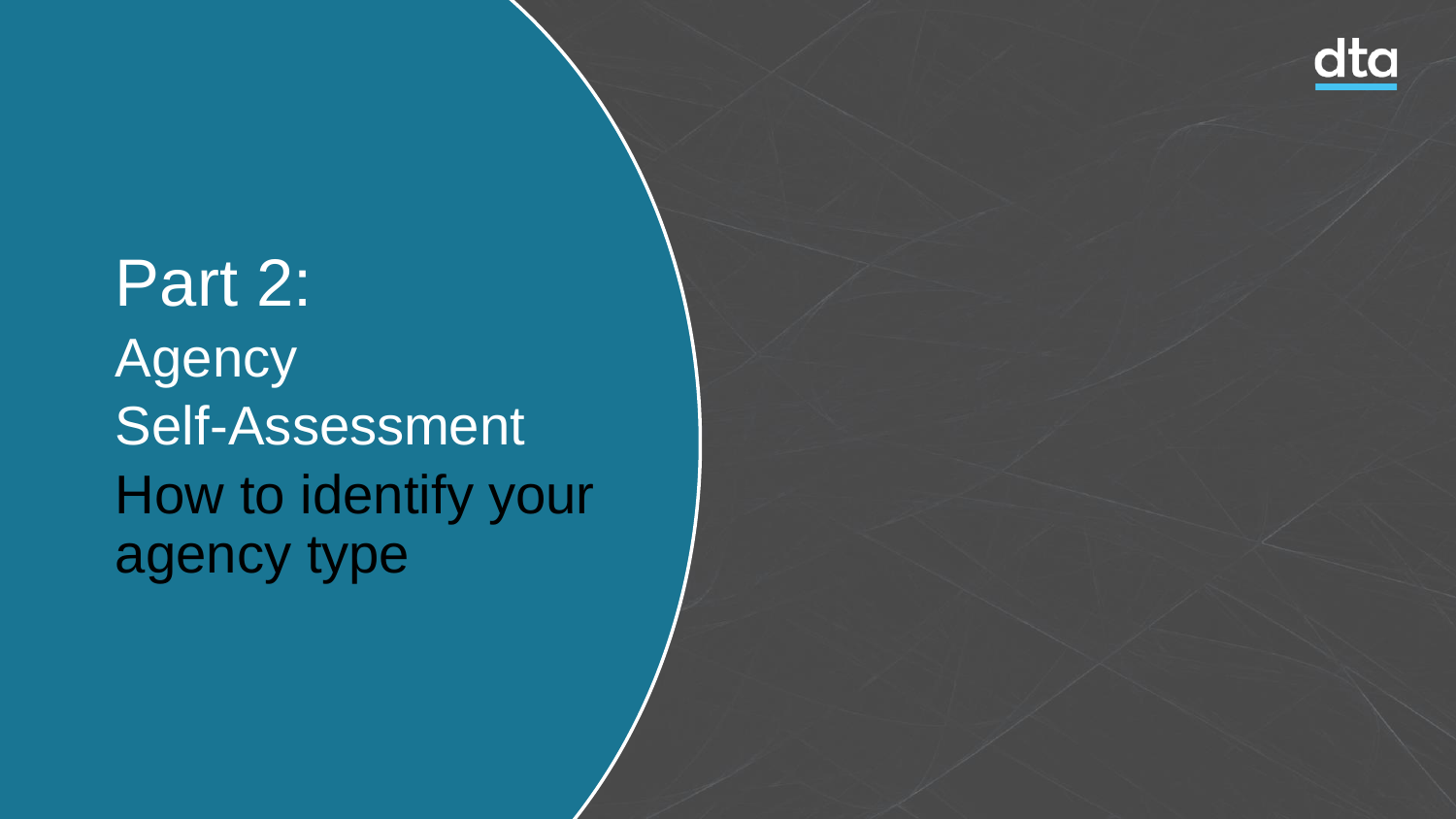## **Where do I start?**



## **Lean, Aligned, Complex and Self-directed agency types**

We understand that each agency's circumstances and starting points are different. As such, we've tailored the Protected Utility blueprint business change quide to help you to identify where you are in your process – that way you can engage with this guide in the most efficient and relevant way by aligning your agency type according to which one you think best describes your agency.

## **Which agency type are you?**

There are two factors you need to take into consideration when determining which agency type best reflects your situation:

### 1. COMPLEXITY OF NEEDS

- Do you have a diverse team requiring distinct ways of working?
- Is your team geographically dispersed?
- Does your team face technology access challenges?
- Do you have specialist systems to consider?
- Does your agency have complex business processes?
- Do you have complex legislative requirements to take into account?

### 2. BARRIERS TO CHANGE

- Do you have internal resources capable of directing this change initiative?
- How big of a job will it be to roll out the business transformation? (How big is the shift and how many people need to shift?)

Your placement on this spectrum will help you navigate the change in a way that's relevant and meaningful to your agency's needs.



**OFFICIAL**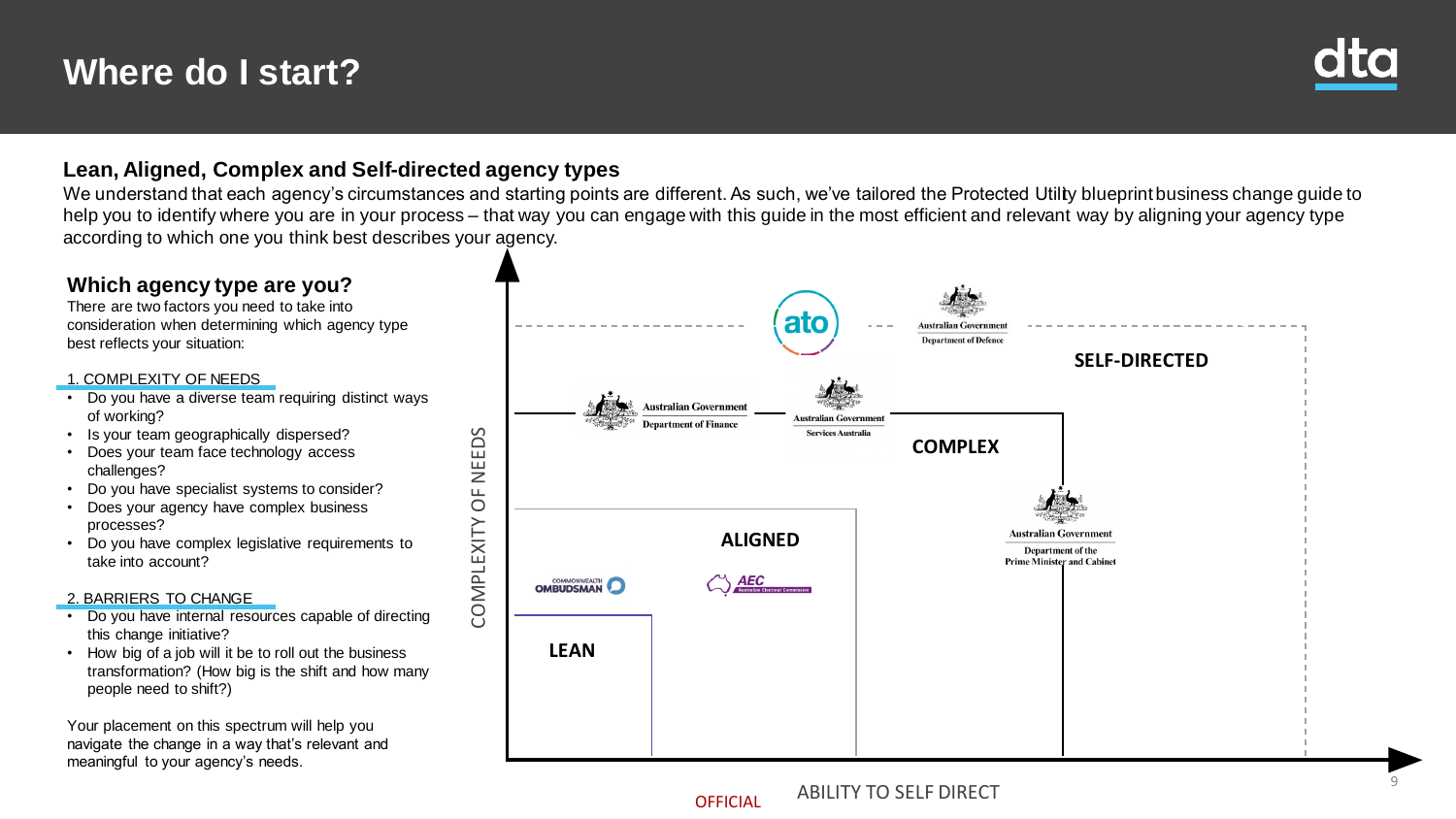

## **Confirming your agency type**

To help you to validate which agency you align to, we've created the following checklist.

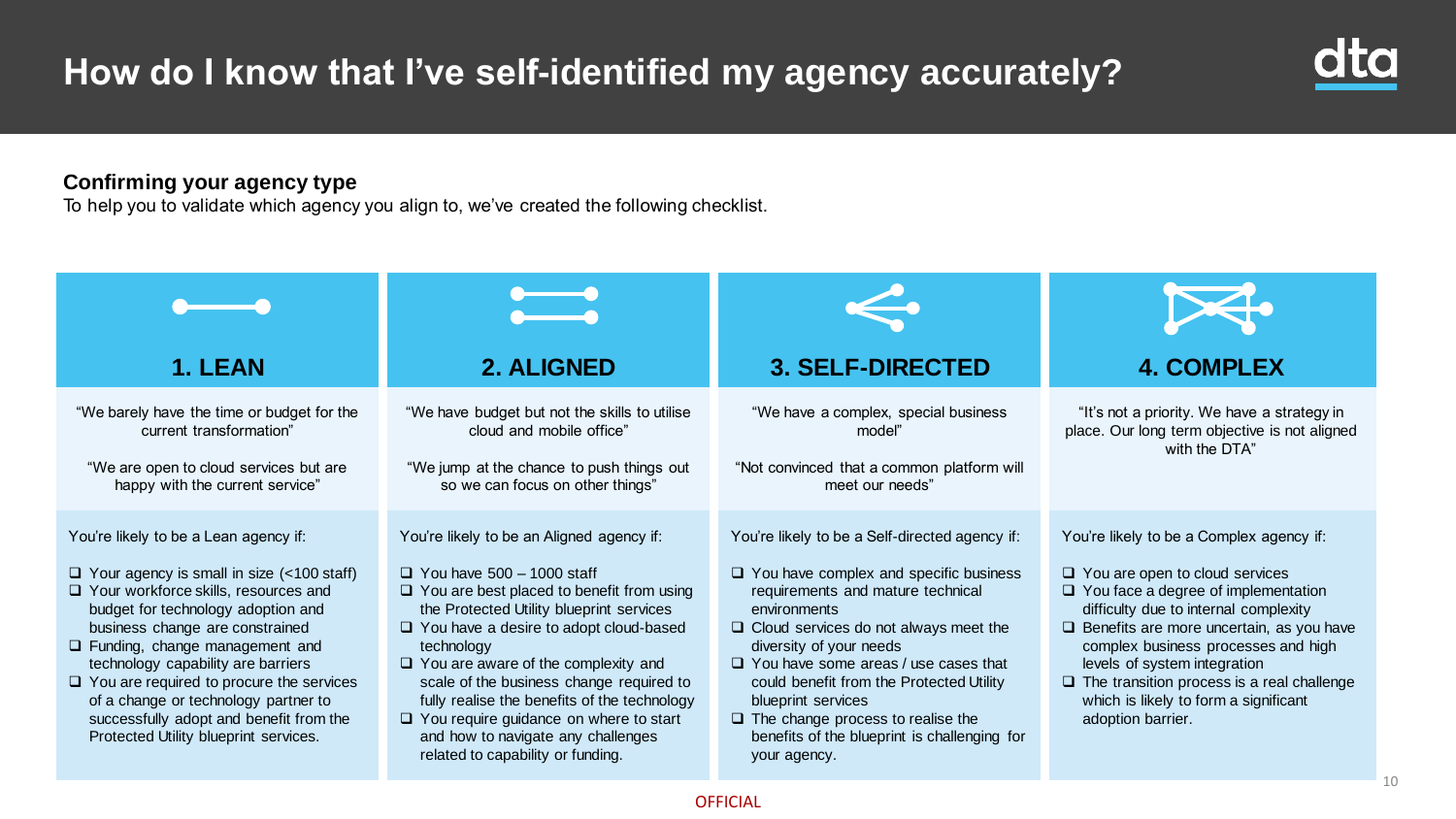

# Part 3: Protected Utility WofG Case Study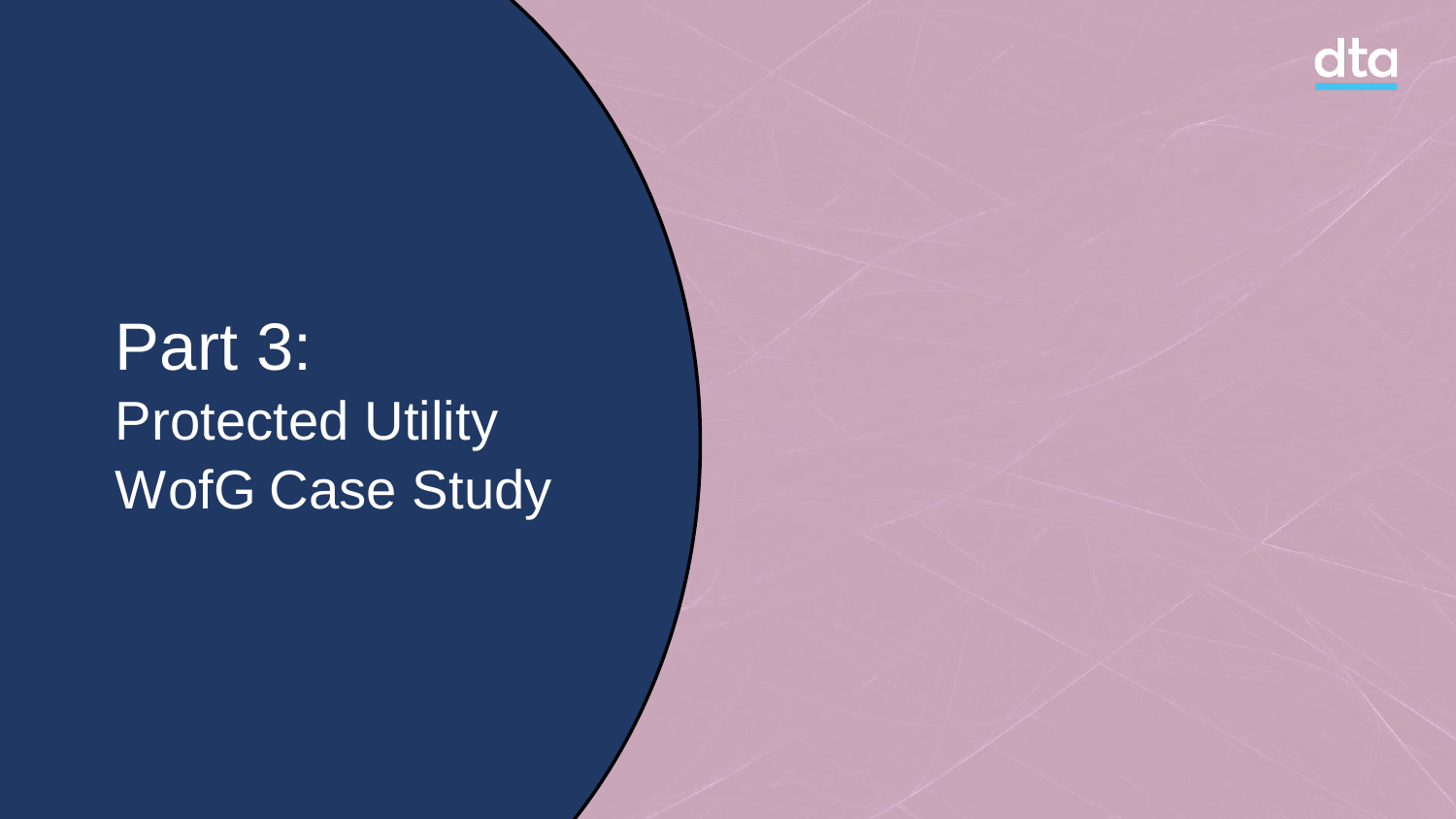

# Protected Utility Program Case Study: The

**OFFICIAL** 

## Commonwealth Ombudsman

**S E P T E M B E R 2 0 2 0 – J U N E 2021**

### **P R O J E C T B A C K G R O U N D**

**Project overview:** The Commonwealth Ombudsman (OCO) is responsible for upholding the highest service standards on behalf of the Australian public. As such, it is imperative that all internal processes and systems within the OCO are robust, secure and accurate. So when the need for flexible ways of working was accelerated by COVID-19 safety changes, the OCO reached out to the Digital Transformation Agency (DTA) to understand its options for the transition to a cloud productivity platform and Modern Workplace (MWP) based on the Protected Utility blueprint.

### **C H A N G E M A N A G E M E N T A P P R O A C H**

**A focus on two benefits:** This project was designed to improve mobility and productivity across the OCO. To increase the mobility of its workforce, the OCO planned to roll out new Dell laptops built with Microsoft 365 (M365) and a Virtual Private Network (VPN) to replace Citrix XenDesktop, as well as decommission desktop devices and onpremise installations of Microsoft Office products. To support productivity, OCO was also looking to identify opportunities to use M365 and other processes to enhance the Ombudsman's day-to-day productivity.

The change context: The OCO approved a business case for the Mobility and Productivity Program to be rolled out to the Ombudsman's ~300 staff across Australia. While the OCO did not have any complex needs, there were COVID-19 restrictions that affected travel in Australia during the Program and licencing retirement timelines to consider. In line with these timeframes, the Mobility and Productivity Program ran for 3 months, including a two and a half week pilot.

Building the change team: The OCO employed a dedicated Change Manager with project management experience to drive the transition. A vendor was brought on board to help with the licencing through a competitive marketplace process in line with an approved business case and Commonwealth government requirements. The internal IT team were also responsible for managing the technology change associated with implementing M365 in the Ombudsman's environment.

#### **Planning the change:**

The Change Manager worked with the business, the Senior Leadership Group (SLG) and the DTA to identify key components for the change process:

- 1. Internal approval of change champions tasked with spreading the word about the business change, advocating for the change and supporting staff in the transition.
- 2. Briefing the change champions with key messages and creating material for directing agency staff to technical support.
- 3. Adding how-to tips and tricks produced by Microsoft and available on the internet to the OCO's Learning Management System (LearnHub).
- 4. Establishing channels to enable regular, honest and ongoing feedback from change champions and agency staff.

**OFFICIAL**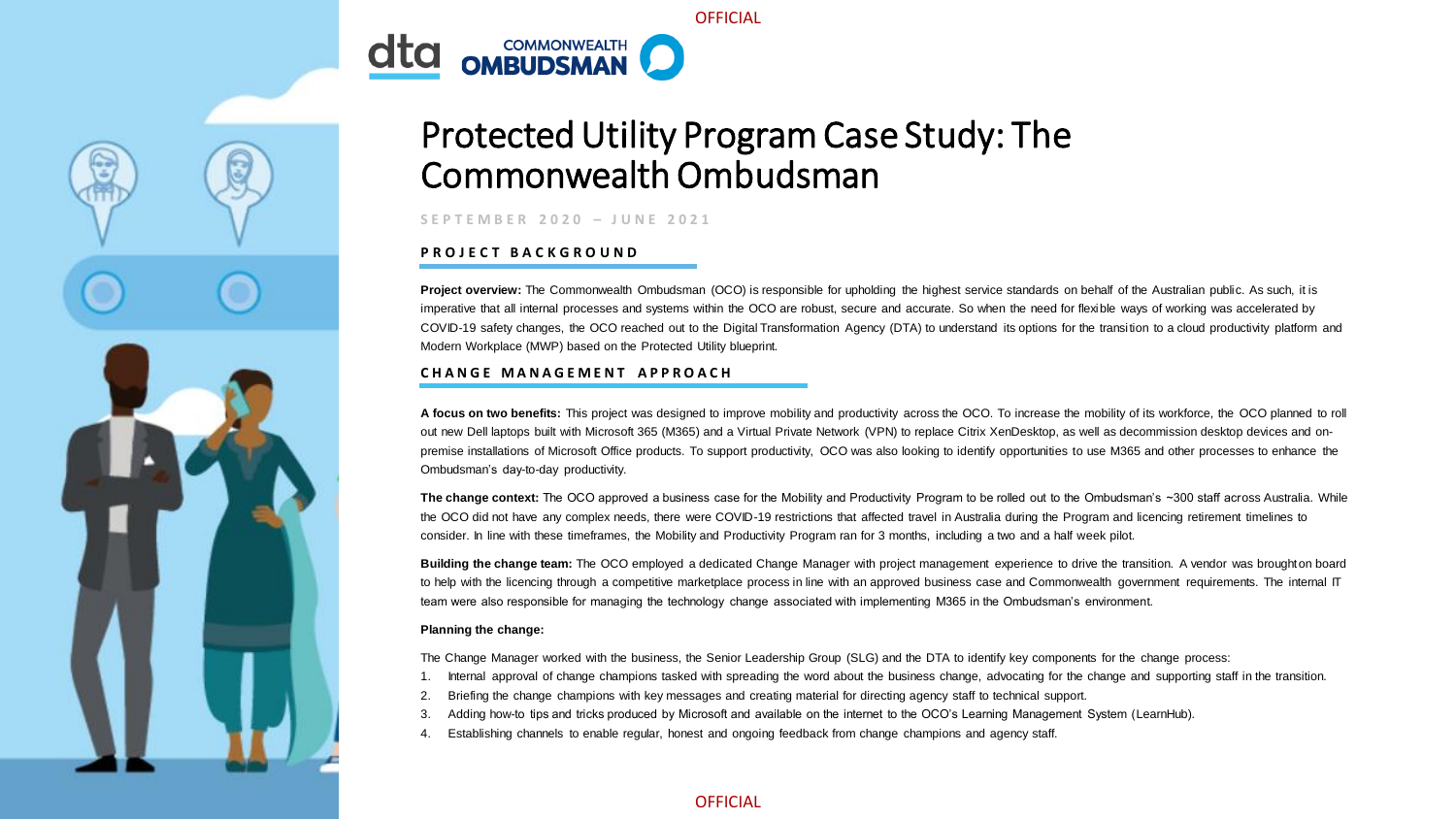

#### **IMPLEMENTATION OF CHANGE MANAGEMENT APPROACH**

**The technology implementation:** The Mobility and Productivity Program involved the decommission of licensing arrangements with Citrix, the removal of desktop devices, the rollout of VPNs and laptops, and the installation of the M365 productivity suite including MS Office, Teams (Planner and Whiteboard), SharePoint and OneDrive. The Program also included Dell laptop procurement, the rollout of WiFi in various offices and product licensing.

**The pilot process:** Upon being identified as change champions for the Mobility and Productivity Program, the change champions participated in an education process to bring them up to speed about the change. This included workshops to help change champions to understand their role in the change, what M365 is, what the new laptops would do, how to use the OCO's Learning Management System (LearnHub) and provide honest feedback. In addition, there were daily stand-ups with the internal IT team to help them to support the change champions and solve roll out challenges. The change champions also received communications guidance for engaging with staff.

The roll out to all staff: Following the pilot, the Program was assessed and the plan for the rollout was endorsed. The OCO communicated with staff at different levels within each branch and section to reach staff who were affected by the change. The OCO shared training and support materials via its Learning Management System, which was available to support staff to understand what the new technology could do and how they could use it. The OCO also set up a help centre style concierge service so staff could receive one-to-one support when they logged in to the new system for the first time.

#### **S U C C E S S F U L C H A N G E O U T C O M E S**

**Key outcomes:** The IT team, the external provider and the users worked iteratively to identify issues as they occurred and there were relatively few problems as the program rolled out to staff. Staff were able to stay focused on delivering business outcomes with very little disruption, as the change was managed in outage windows overnight and on the weekend. While uptake in relation to productivity has been slow, it is anticipated that this will increase into the future.

#### **K E Y L E S S O N S L E A R N E D**

Key lessons learned from the OCO's Mobility and Productivity Program:

- It is important to get the build right and run a pilot program before the change is rolled out across the agency.
- The change champions were a critical success factor in advocating for and communicating about the adoption of the new ways of working.
- While staff were aware that the change was coming, communication was required to clarify that M365 is not just an updated version of existing Microsoft software (i.e. Microsoft Word and Outlook).
- A critical success factor was providing messaging that invited the business owner of the Program to choose when they implemented the change, rather than a mandate.
- Ongoing change resources and Whole of Government training materials are really helpful to support staff with using the new technology, including OneDrive.

**OFFICIAL**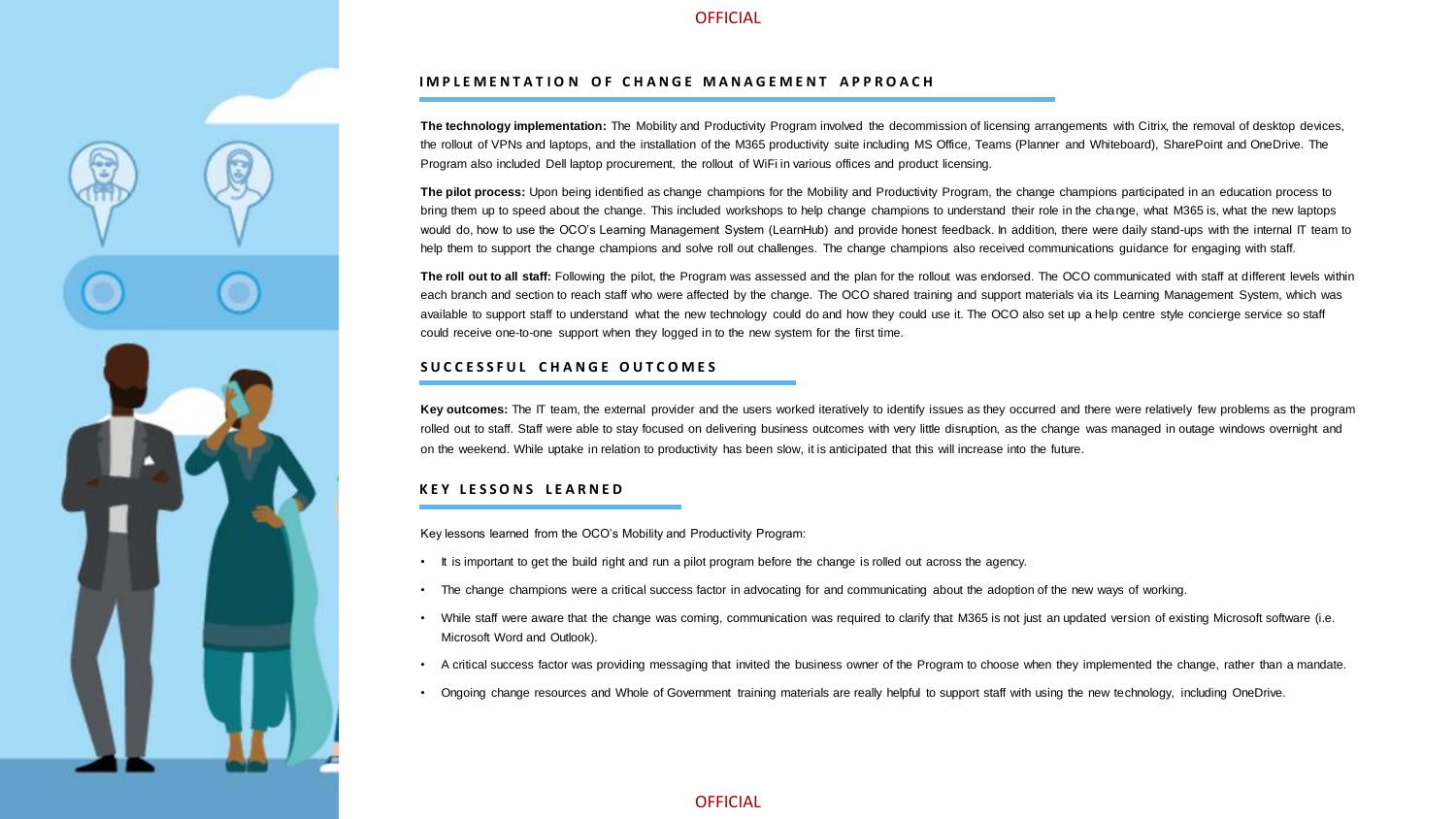

# Part 4: **Communications Material**

**About this key messaging**

This messaging will help you use communication that resonates with your key audience groups during the change process.

Adopting the MO365 productivity cloud platform using the Protected Utility blueprint will give your agency the accelerated benefits of a Modern Workplace (MWP), while ensuring security and compliance are prioritised. To support this mission, you can adapt these messages for your own purposes during the change process.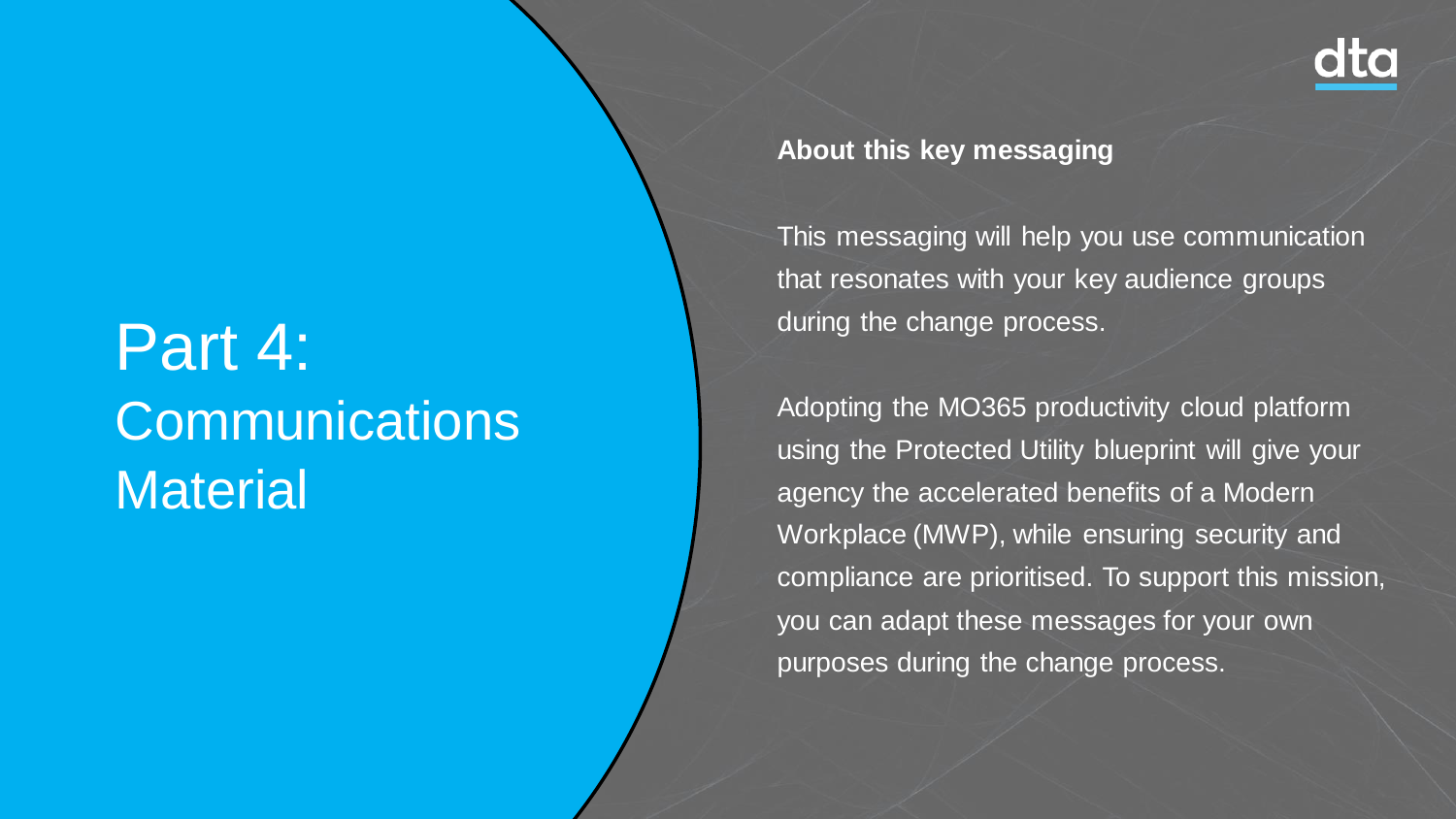## **Key Messaging Matrix (1/3 Pre-implementation)**

#### **Key messages for the Prepare and Design phase:**

- We're bringing greater efficiency and security to the way we work using Microsoft Office 365 (MO365). This change will bring the benefits of a Modern Workplace (MWP) which you can access from any location
- MO365 is a cloud-based platform that uses tools from Microsoft O365 and it will improve our ways of working through real time collaboration, efficiency and security
- The transformation is based on cutting edge, proven, Whole of Government (WoG) advice from the Digital Transformation Agency (DTA)
- This is an exciting opportunity for our agency, and we will make sure you are informed and supported as we navigate the change together
- We know that change can be disruptive, so we will make sure you have the information, training, support and resources you need, when you need it
- We will also engage you with clear, timely and transparent communications along the way, with opportunities for you to provide feedback.

| Susan                |  |
|----------------------|--|
| <b>Agency leader</b> |  |



### Paul Agency change champion

transition to new ways of working

**Key support and benefits:**

**Desired outcomes:**



### **Bianca** Agency staff



### **Key support and benefits:**

- We're empowering you with more flexible ways of working, so you can work online, offline, and remotely, with greater ease and flexibility
- You will be able to video conference, work on documents together in real time, share screens, whiteboard, brainstorm and organise information more efficiently
- It will be easier for you to increase your digital skills and embrace new opportunities so you can be more competitive when you want to move into new positions across other agencies
- We'll also make sure that you're supported, have access to training and are engaged on your schedule.

#### **Desired outcomes:**

- Staff are excited, supported and prepared for the direct change impacts
- Staff are aware that there will be opportunities for them to get involved in
- the change and access training on their schedule.

#### **Key support and benefits:**

- in improving the **mobility, flexibility and productivity** of your agency
- We're empowering you to lead your people in adopting the new cloud-
- You will have a secure platform with more flexible ways of working, so you can work online, offline and remotely, with greater ease and flexibility
- disruption to the way you and your teams work
- We will make sure you have the information you need to lead your teams

#### **Desired outcomes:**

- Leaders are confident, supported and prepared to lead their teams
- Leaders are aware of how the change will support their agency's needs and they are actively engaged so they can lead their teams.
- Change champions are excited, supported and prepared to be change champions

• We also ask that you advocate for the new ways of working and support

• You have been selected to be a change leader and you will have a key role to play in supporting your agency over the coming months as we

• As we roll out the new system there will be noticeable changes such as access to a range of new technologies, as well as 'behind the scenes'

changes to improve the security of our operating environment • As a change champion, we ask that you share your honest and candid feedback throughout the process to help us to solve problems related to

the change and evaluate if the change is working for us

other staff in the agency, as the change rolls out.

• They understand their role and hew they will be involved in the change.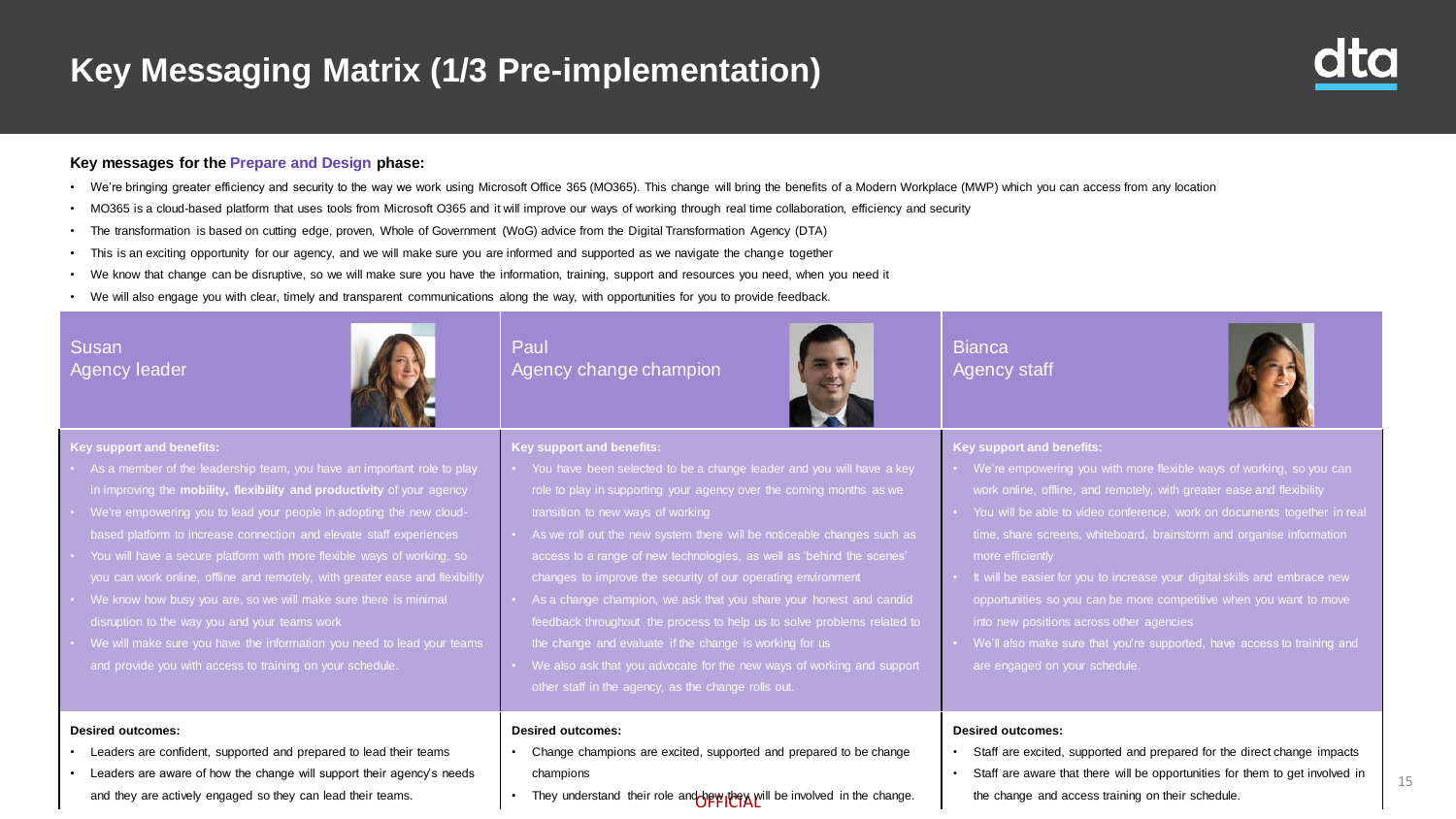## **Key Messaging Matrix (2/3 Implementation)**



#### **Key messages for the Deploy and Embed and Adopt and Engage phases:**

- We're excited to announce that we're now rolling out MO365, so soon you'll be able to see the benefits of a MWP based on cutting edge, proven, WoG advice from the Digital Transformation Agency
- MO365 is a cloud-based platform that uses tools from Microsoft O365 and it will improve our ways of working through real time collaboration, efficiency and security
- You will receive communications soon with information about our new platform, key timing as well as options for virtual and in-person training
- We're really excited to start this journey together and we welcome your questions along the way
- Your leaders will be checking in with you to ensure you are supported and have the information you need for a smooth transition to the new system.

| <b>Susan</b><br><b>Agency leader</b>                                                                                                                                                                                                                                                                                                                                                                                                                                                                                                                                                                                                                                                                        | Paul<br>Agency change champion                                                                                                                                                                                                                                                                                                                                                                                                                                                                                                                                                                                                                                             | <b>Bianca</b><br>Agency staff                                                                                                                                                                                                                                                                                                                                                                                                                                                                                                                                                                                                                                                                                                                                                   |
|-------------------------------------------------------------------------------------------------------------------------------------------------------------------------------------------------------------------------------------------------------------------------------------------------------------------------------------------------------------------------------------------------------------------------------------------------------------------------------------------------------------------------------------------------------------------------------------------------------------------------------------------------------------------------------------------------------------|----------------------------------------------------------------------------------------------------------------------------------------------------------------------------------------------------------------------------------------------------------------------------------------------------------------------------------------------------------------------------------------------------------------------------------------------------------------------------------------------------------------------------------------------------------------------------------------------------------------------------------------------------------------------------|---------------------------------------------------------------------------------------------------------------------------------------------------------------------------------------------------------------------------------------------------------------------------------------------------------------------------------------------------------------------------------------------------------------------------------------------------------------------------------------------------------------------------------------------------------------------------------------------------------------------------------------------------------------------------------------------------------------------------------------------------------------------------------|
| <b>Key support and benefits:</b>                                                                                                                                                                                                                                                                                                                                                                                                                                                                                                                                                                                                                                                                            | <b>Key support and benefits:</b>                                                                                                                                                                                                                                                                                                                                                                                                                                                                                                                                                                                                                                           | <b>Key support and benefits:</b>                                                                                                                                                                                                                                                                                                                                                                                                                                                                                                                                                                                                                                                                                                                                                |
| Clear guidance and instructions will be released once the pilot concludes<br>and the change rolls out to the rest of the organisation<br>As we roll out MO365, your teams will have continued interoperability with<br>existing tools, so you can continue to work to your timelines with ease<br>You will have access to secure cloud-based communications tools to<br>work in a way that's more connected, including Microsoft Teams,<br>OneDrive, SharePoint Online and Office Pro Plus<br>The changes will upgrade the security of our MWP to the Protected level,<br>behind the scenes<br>We will also be sharing key FAQs and a survey, to address any early<br>questions or feedback you might have. | Now is your opportunity to be a change leader and support your fellow<br>staff to understand how to get the most out of the change<br>As we roll out MO365, you will have continued interoperability with your<br>existing tools, and you can look forward to more flexible ways of working<br>You will have secure cloud-based communications tools via Microsoft<br>Teams so you can chat, voice and video call, share screens and attend<br>online meetings<br>You can collaborate in real time using OneDrive, SharePoint Online and<br><b>Office Pro Plus</b><br>You will also be invited to workshops to address any early questions and<br>feedback you might have. | • Clear guidance and instructions will be released once the pilot concludes<br>and the change rolls out to the rest of the organisation<br>• Your leaders and change champions will support you in the transition<br>• As we roll out MO365, you will have continued interoperability with your<br>existing tools, and you can look forward to more flexible ways of working<br>• You will be able to collaborate with your colleagues in real time using<br>OneDrive, SharePoint Online and Office Pro Plus<br>• We will be more connected using cloud-based communications tools to<br>chat, voice and video call, share screens and attend online meetings<br>• We will also be sharing key FAQs and a survey, to address any early<br>questions or feedback you might have. |
| <b>Desired outcomes:</b>                                                                                                                                                                                                                                                                                                                                                                                                                                                                                                                                                                                                                                                                                    | <b>Desired outcomes:</b>                                                                                                                                                                                                                                                                                                                                                                                                                                                                                                                                                                                                                                                   | <b>Desired outcomes:</b>                                                                                                                                                                                                                                                                                                                                                                                                                                                                                                                                                                                                                                                                                                                                                        |
| Leaders are aware that MO365 is being rolled out and they are excited to                                                                                                                                                                                                                                                                                                                                                                                                                                                                                                                                                                                                                                    | Change champions are excited, supported and prepared to be change                                                                                                                                                                                                                                                                                                                                                                                                                                                                                                                                                                                                          | Staff are aware that the MO365 is being rolled out and they feel<br>$\bullet$                                                                                                                                                                                                                                                                                                                                                                                                                                                                                                                                                                                                                                                                                                   |
| lead their teams by example in adopting the new ways of working                                                                                                                                                                                                                                                                                                                                                                                                                                                                                                                                                                                                                                             | champions                                                                                                                                                                                                                                                                                                                                                                                                                                                                                                                                                                                                                                                                  | supported in preparation for the transition, with on-the-ground leadership                                                                                                                                                                                                                                                                                                                                                                                                                                                                                                                                                                                                                                                                                                      |
| They receive timely communications around any changes and training.                                                                                                                                                                                                                                                                                                                                                                                                                                                                                                                                                                                                                                         | They understand their role and hew they will be involved in the change.                                                                                                                                                                                                                                                                                                                                                                                                                                                                                                                                                                                                    | They receive timely communications around any changes and training.<br>$\bullet$                                                                                                                                                                                                                                                                                                                                                                                                                                                                                                                                                                                                                                                                                                |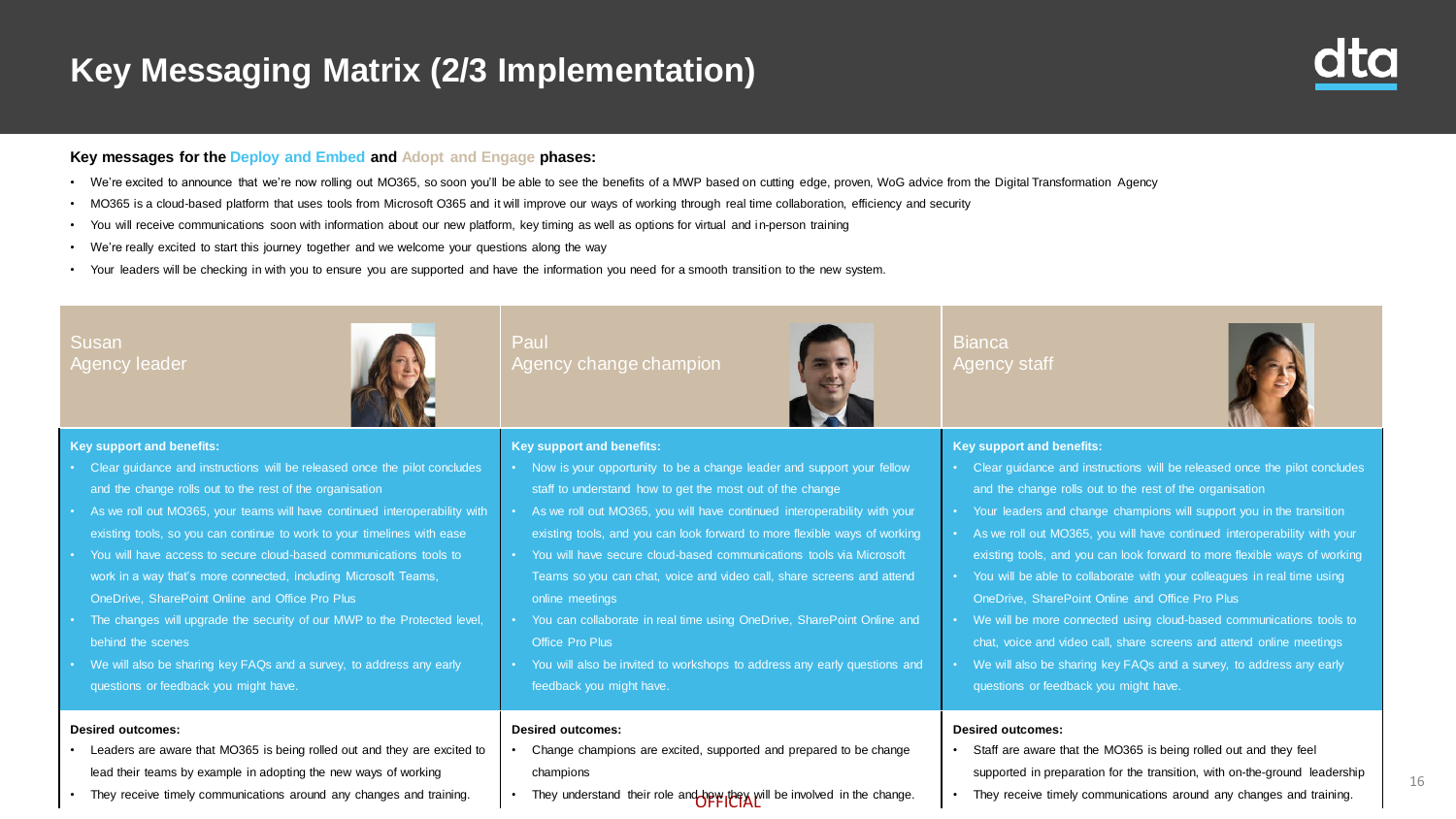## **Key Messaging Matrix (3/3 Post-implementation)**



17

#### **Key messages for the Assess and Advocate phase:**

- Now that you have transitioned to the new ways of working, you should be starting to see the benefits of a MWP, as well as a secure and validated WoG approach
- MO365 is a cloud-based platform that uses tools from Microsoft O365 and it will continue to improve our ways of working through real time collaboration, efficiency and security
- You will continue to receive communications about our new platform, key timing as well as more options for virtual and in-person training
- We're really excited to continue this journey together and support you as you embrace our new ways of working.

| Susan<br><b>Agency leader</b>                                                                                                                                                                                                                                                                                                                                                                                                                                                                                   | Paul<br>Agency change champion                                                                                                                                                                                                                                                                                                                                                                                                                                                                                                                                                                                                    | <b>Bianca</b><br>Agency staff                                                                                                                                                                                                                                                                       |
|-----------------------------------------------------------------------------------------------------------------------------------------------------------------------------------------------------------------------------------------------------------------------------------------------------------------------------------------------------------------------------------------------------------------------------------------------------------------------------------------------------------------|-----------------------------------------------------------------------------------------------------------------------------------------------------------------------------------------------------------------------------------------------------------------------------------------------------------------------------------------------------------------------------------------------------------------------------------------------------------------------------------------------------------------------------------------------------------------------------------------------------------------------------------|-----------------------------------------------------------------------------------------------------------------------------------------------------------------------------------------------------------------------------------------------------------------------------------------------------|
| Key support and benefits:<br>• We greatly appreciate your leadership during the business<br>transformation<br>As a leader, we invite you to continue to advocate for the change so your<br>agency can integrate the benefits into the way it works<br>We welcome your ongoing feedback, so we can continue to improve our<br>flexible ways of working and elevate staff experiences<br>We will be launching a survey soon and we will continue to check in with<br>you to ensure you have the support you need. | Key support and benefits:<br>As a change champion, we invite you to continue to advocate for the<br>change, so your agency can integrate the benefits into the way it works<br>We greatly appreciate your participation in the business change, and<br>we recognise your contribution to our agency as part of the change<br>leadership team<br>We welcome your feedback about the change process as well as your<br>ongoing feedback, so we can continue to improve your flexible ways of<br>working<br>We will be launching a survey soon and we will continue to check in with<br>you to ensure you have the support you need. | Key support and benefits:<br>We welcome your ongoing feedback, so we can continue to improve your<br>flexible ways of working<br>We invite you to embrace the new ways of working so you can get the<br>most out of the new system<br>We will implement channels for you to share ongoing feedback. |
| <b>Desired outcomes:</b><br>• Leaders are actively engaged with the change and their staff had a<br>smooth transition to the new system<br>Leaders and their teams are enjoying the new ways of working and they<br>have ongoing opportunities to provide feedback.                                                                                                                                                                                                                                             | <b>Desired outcomes:</b><br>Change champions feel appreciated and receive recognition for their<br>contribution to the change process and their ongoing advocacy<br>They are enjoying the flexible new ways of working and they have<br>opportunities to provide feedback about their experience.<br><b>OFFICIAL</b>                                                                                                                                                                                                                                                                                                              | <b>Desired outcomes:</b><br>Staff are actively engaged with the change and had a smooth transition to<br>the new system<br>Their unique needs are supported by the new ways of working and they<br>have ongoing opportunities to provide feedback.                                                  |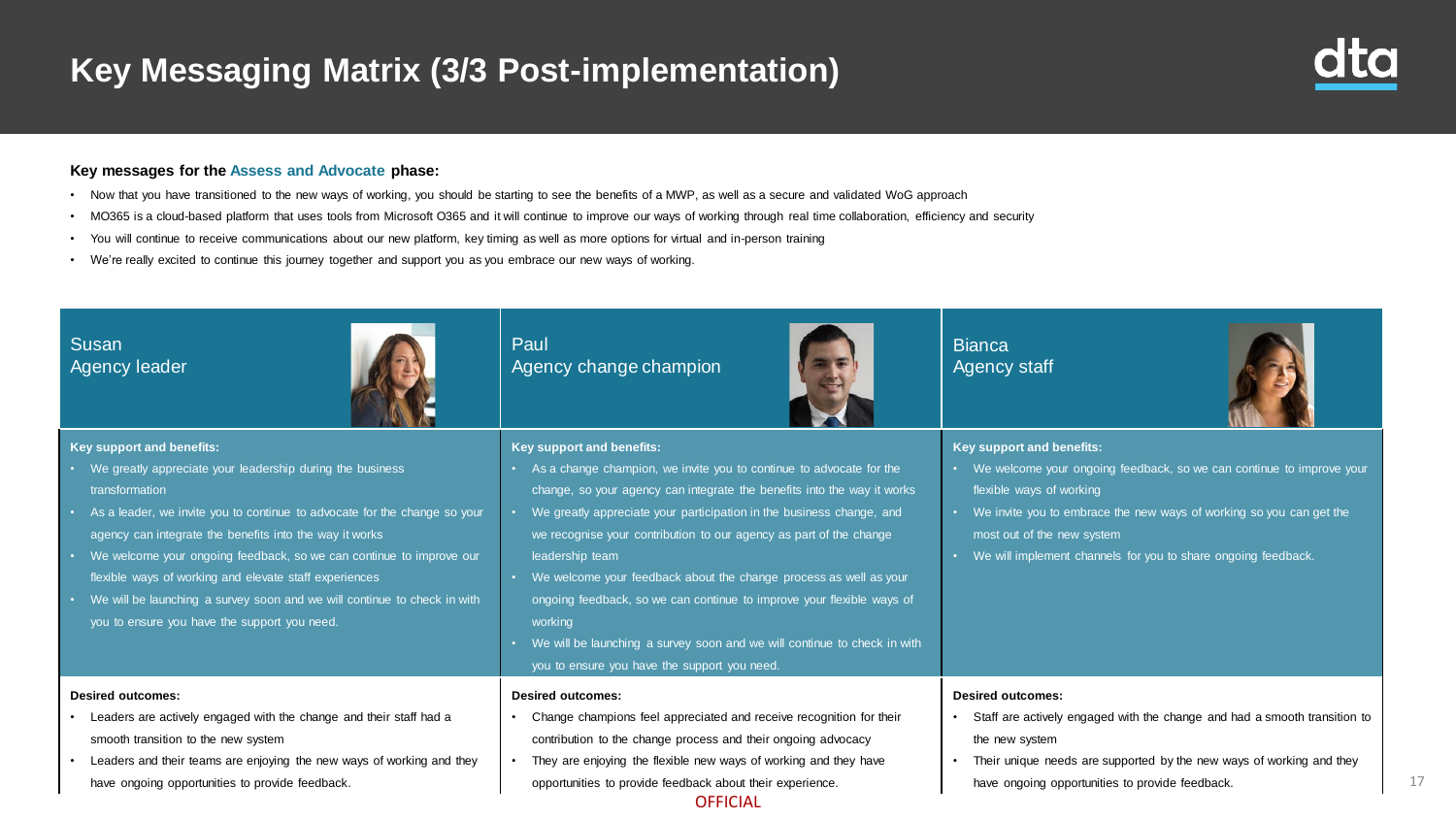

# Part 5: Detailed change guide Step-by-step guide

and key considerations **Detailed change guide note**

This part of the change guide will provide amore detailed step by step considerations and instructions. It is informed by change management research and planning, and actual blueprint implementations. However, if you are not implementing the change directly, it is probably not required reading.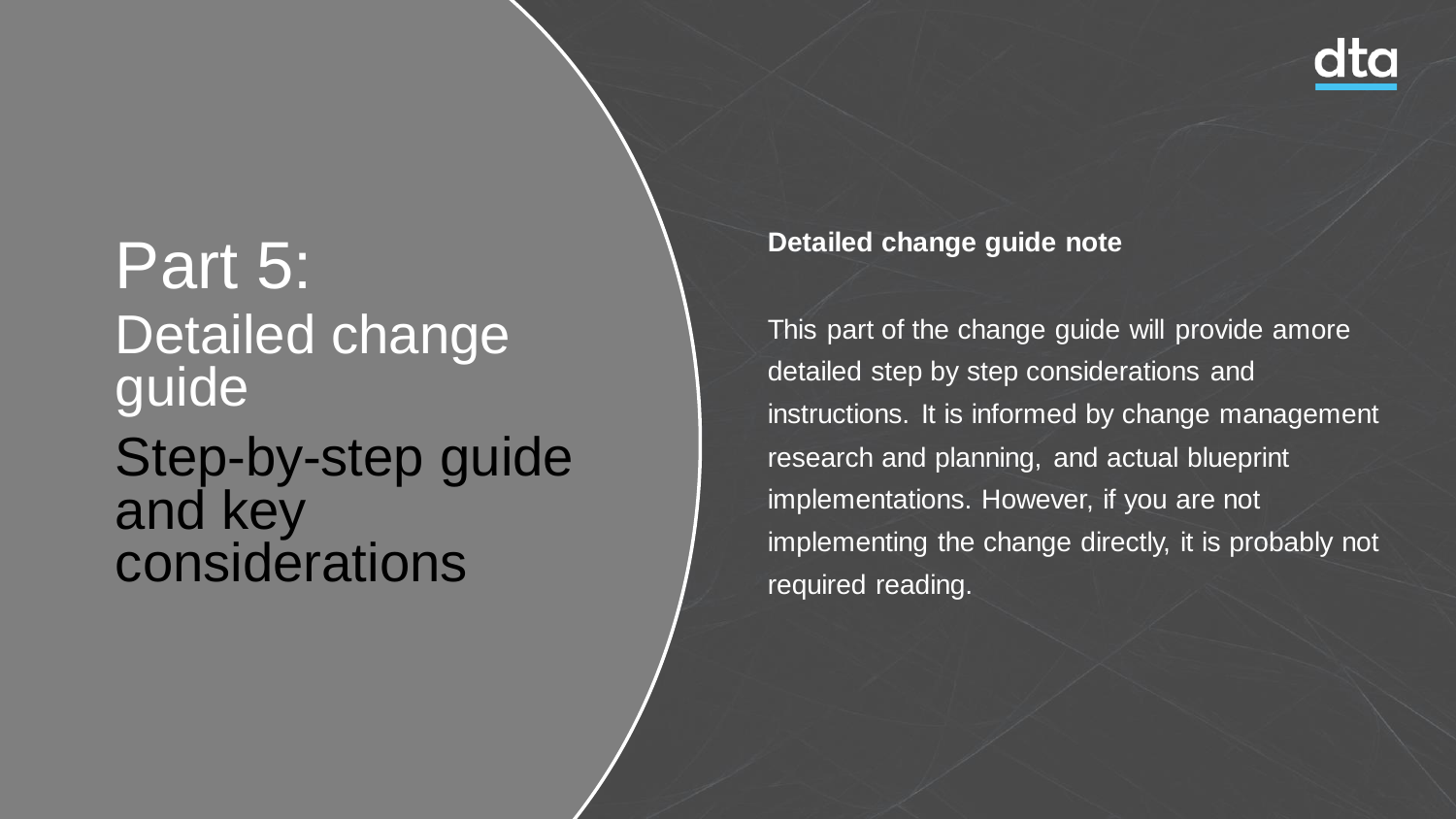## **Phase 1: Connect and Align**





This is where you start your blueprint adoption experience. The Connect and Align phase is about setting you up with a clear understanding of the path ahead; for how to use the blueprint and how to align it to your business needs. In this phase, we'll describe what resources are at your side and give you an overview of the steps to come.

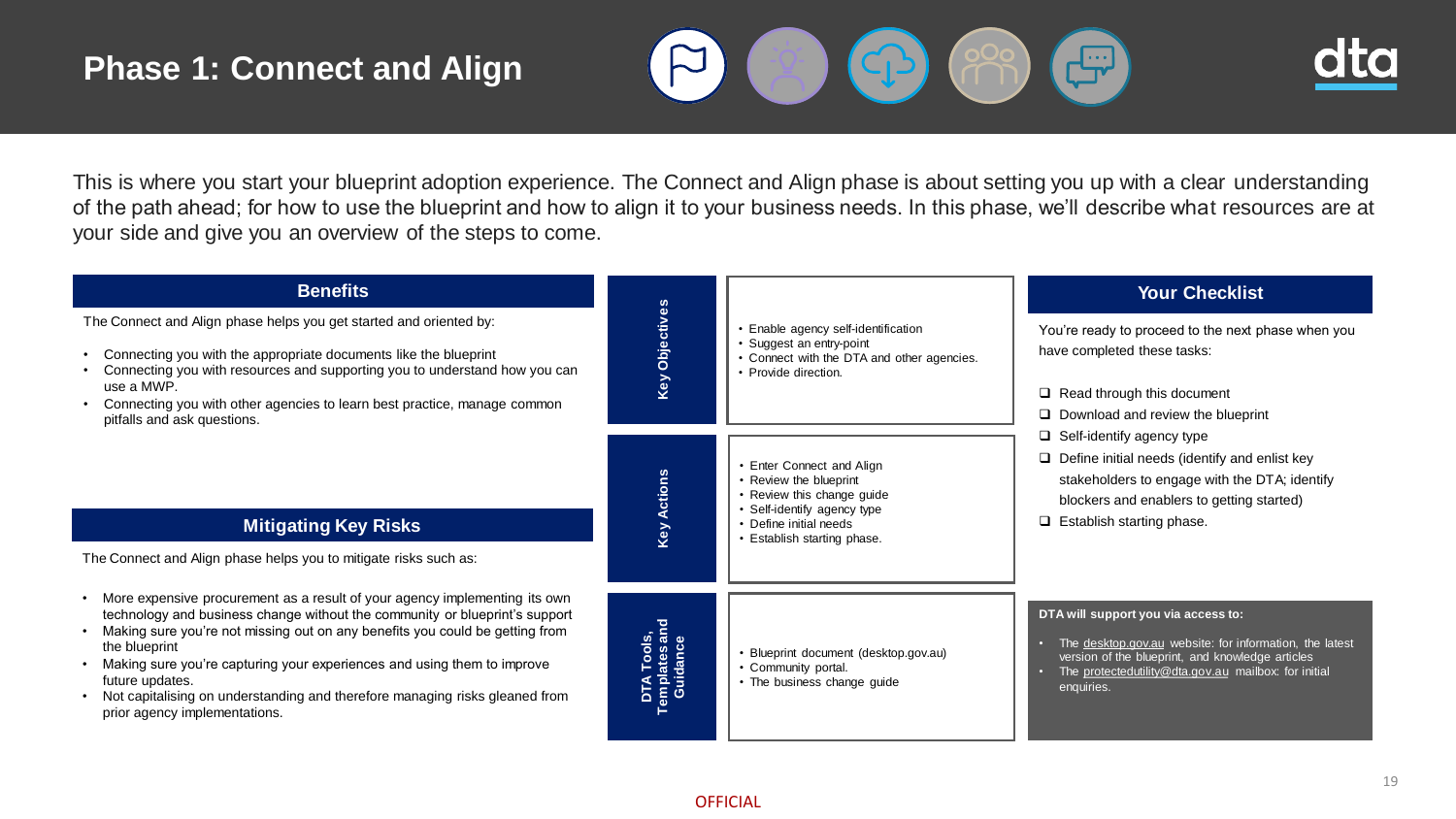## **Phase 1: Connect and Align**





|                             | The Connect and Align Process*                                                                                                                                                                                         | Why these steps are important to you?                                                                                                                                                                                                                                                                                                                                                          |
|-----------------------------|------------------------------------------------------------------------------------------------------------------------------------------------------------------------------------------------------------------------|------------------------------------------------------------------------------------------------------------------------------------------------------------------------------------------------------------------------------------------------------------------------------------------------------------------------------------------------------------------------------------------------|
|                             | 1.0 Enter Connect and Align phase:<br>You commence the Connect and Align phase which is the<br>suggested entry point to introduce your agency to the blueprint.                                                        | By commencing the Connect and Align phase, you will be able to start your blueprint adoption<br>experience, self-identify your agency type and receive guidance around how you can use the blueprint<br>design to standardise and modernise your agency's ICT.                                                                                                                                 |
|                             | 1.1 Review the change guide and case studies:<br>You read each phase of the change guide to understand the<br>process ahead, and case studies to understand lessons learnt<br>from previous blueprint implementations. | By reviewing this guide, you will be able to navigate the blueprint adoption process in a way that's easy,<br>clear and consistent - so your people will realise the maximum value of adopting the new ways of<br>working faster. By reviewing the case studies you can personally learn from lessons learnt in prior<br>blueprint implementations, so you can make your own process smoother. |
|                             | 1.2 Review the blueprint:<br>You review the blueprint which you can access at<br>desktop.gov.au.                                                                                                                       | By reviewing the blueprint, you will be able to understand how the blueprint design can support your<br>agency to move to a MWP using a validated, standardised and secure approach that is tailored for APS<br>agencies.                                                                                                                                                                      |
| ᄆ<br>$\square$<br>$\square$ | 1.3 Self-identify your agency type:<br>You can self-identify and validate your agency type using this<br>slide deck                                                                                                    | By self-identifying your agency type you will be able to understand where you sit in the change process<br>and self-identify your agency type as Lean, Aligned, Self-directed or Complex, so you can access<br>guidance that supports your agency's unique needs.                                                                                                                              |
|                             | 1.4 Define initial needs:<br>You define your agency's initial needs using a full list of possible<br>needs and User Case Studies via desktop.gov.au, then engage<br>with the DTA.                                      | By defining your agency's initial needs, you will be able to use a list of possible needs and user case<br>studies to identify blockers and enablers to getting started with the process.                                                                                                                                                                                                      |
|                             |                                                                                                                                                                                                                        |                                                                                                                                                                                                                                                                                                                                                                                                |
|                             |                                                                                                                                                                                                                        |                                                                                                                                                                                                                                                                                                                                                                                                |

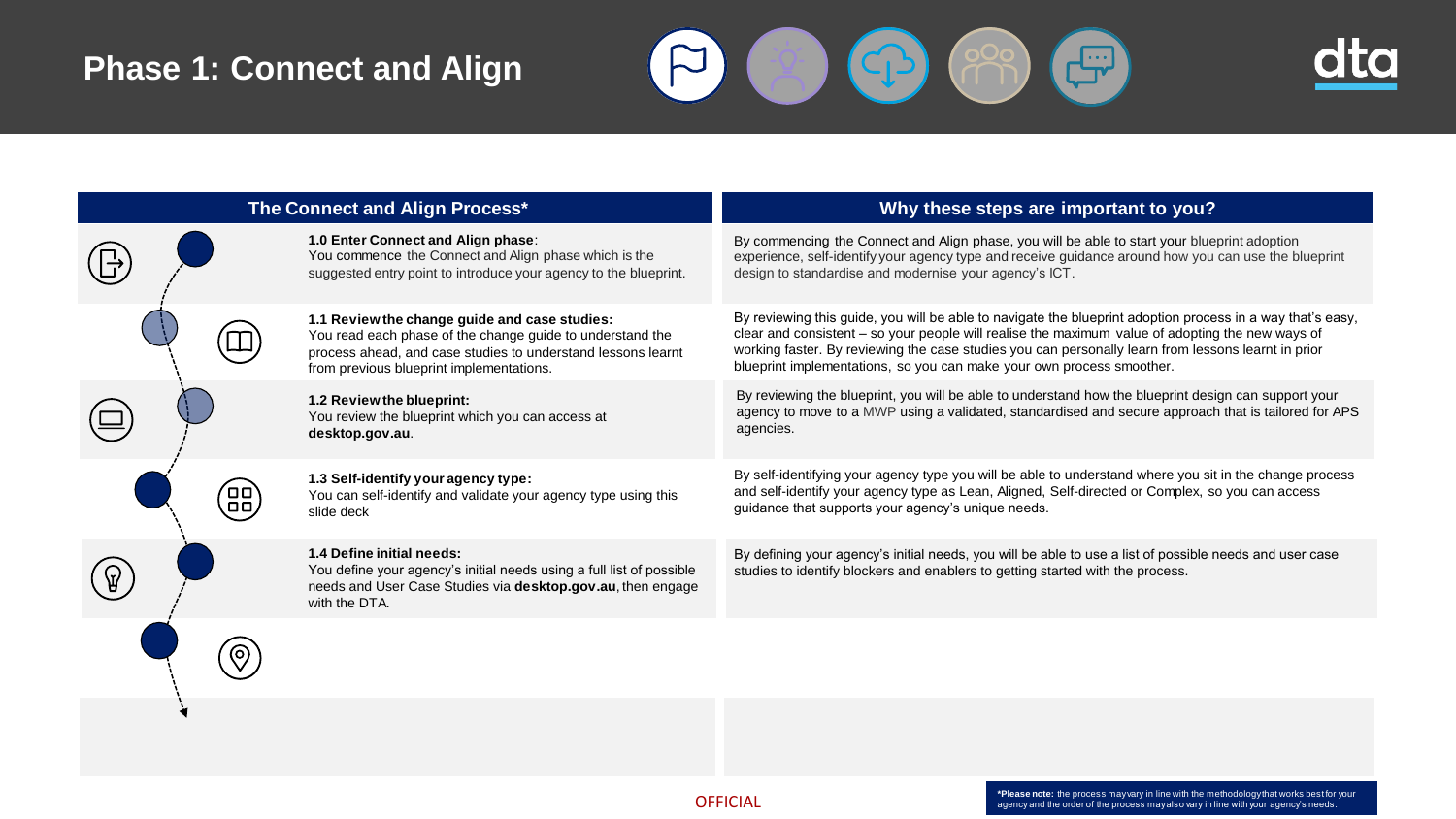## **Phase 1: Connect and Align**





In each phase, it is important for you to set your agency up for success by understanding your unique circumstances and watch points:

The blueprint will give lean agencies the opportunity to reuse a standard Whole of Government (WoG) pattern to enable secure collaboration and mobility.

- Expect the blueprint adoption process to be complex
- Save time and streamline your efforts by taking stock early of your resources, risk appetite, business strategy and internal capabilities
- Partnering with business change and technology vendors is a recommended approach to mitigate risk and ensure your bases are covered.

Aligned agencies are considered large enough to manage the process of adoption internally while small enough to adopt new ways of working quickly.

- You may have your own internal IT skillset who may be interested in bolstering that skillset to adopt the benefits of the blueprint
- You may need to consider if you lack some vital skillsets, capability or willingness that is critical to benefiting from the blueprint adoption.

As a self-directed agency we understand you are likely to have existing mature technology and business processes in place tailored to your unique needs.

- If you are a Self-directed agency, you will likely seek to understand if cloud technology can be introduced into your mature business and technical environment • You will likely seek to understand if the blueprint is of value to you or how you could use it to validate your own blueprints, security documentation or configuration
- You have your own capability dependencies, technology and business change services which suit your agency's needs
- You may not view cloud-based services as being able to meet the diversity of your needs, however, you may have niche use cases that could be served in this



As the name suggests, Complex agencies have a higher level of internal complexity that will need to be considered when assessing the suitability of the blueprint.

- If you are a Complex agency, in the Connect and Align phase phase, you must understand if the blueprint is of value to your unique and complex needs
- You could use the blueprint to validate your own blueprints, security documentation or configuration
- You likely have multi-vendor, multi-product technical environments with either unplanned or conflicting implementation roadmaps
- You are likely open to cloud services but face a greater degree of implementation difficulty due to internal complexity, such as complex business processes and high levels of system integration.

### **OFFICIAL**

way.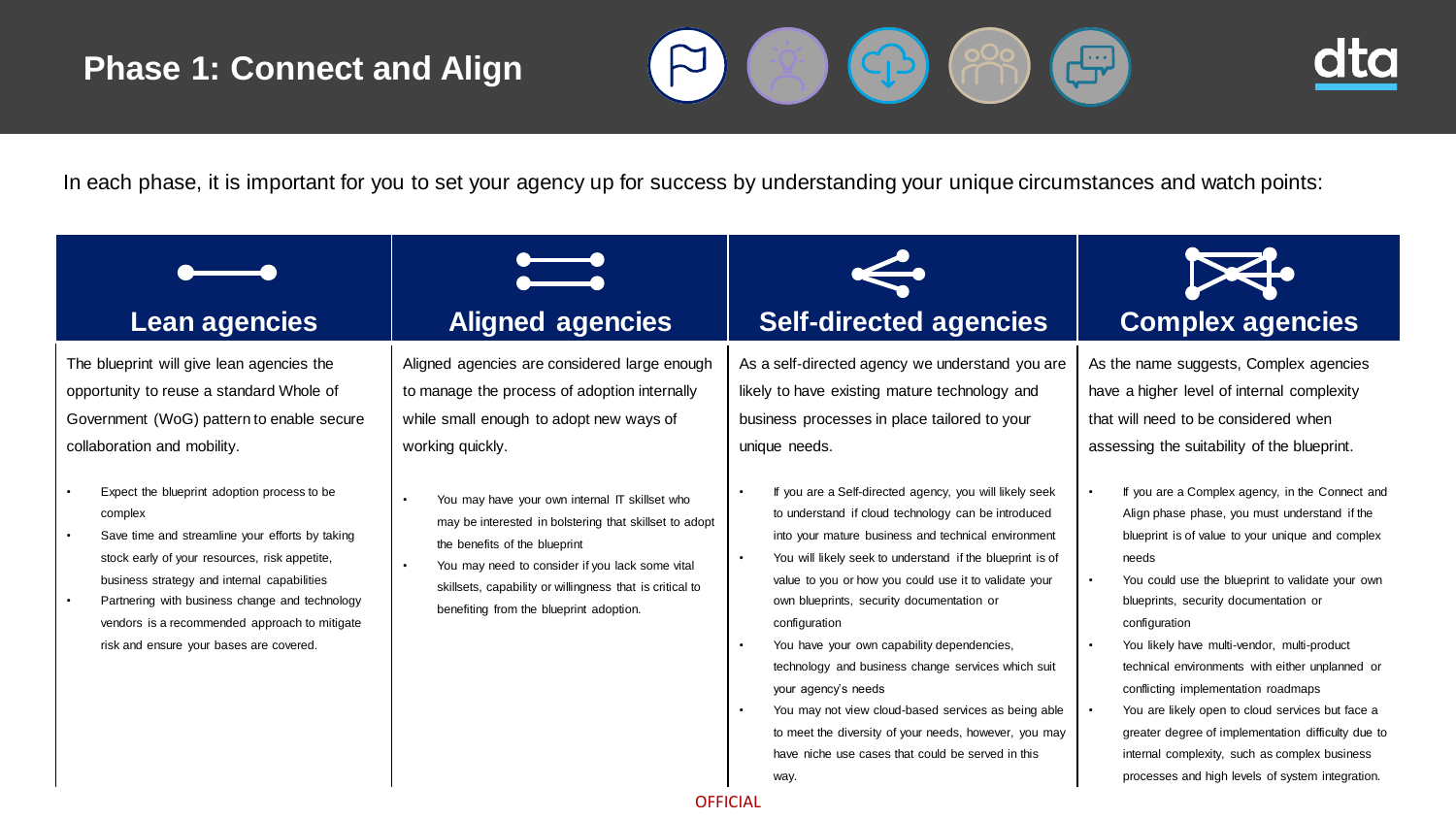$\overline{\phantom{a}}$ 





In the Prepare and Design phase, it's time to start planning your transition to the blueprint. To arm yourself with the right information to develop an effective plan, this phase will take you through the relevant assessments you'll need to carry out to understand your starting point in terms of your business (systems and processes); your people (who will be impacted and how); and your technology.

| <b>Benefits</b>                                                                                                                                                                                                                                                                                                                                          |                                                       |                                                                                                                                                                                                                                                                                                                                                                      | <b>Your Checklist</b>                                                                                                                                                                                                                                                                                                                                                                                                                                                                                                                                                                                                  |
|----------------------------------------------------------------------------------------------------------------------------------------------------------------------------------------------------------------------------------------------------------------------------------------------------------------------------------------------------------|-------------------------------------------------------|----------------------------------------------------------------------------------------------------------------------------------------------------------------------------------------------------------------------------------------------------------------------------------------------------------------------------------------------------------------------|------------------------------------------------------------------------------------------------------------------------------------------------------------------------------------------------------------------------------------------------------------------------------------------------------------------------------------------------------------------------------------------------------------------------------------------------------------------------------------------------------------------------------------------------------------------------------------------------------------------------|
| The Prepare and Design phase helps you to understand the business change<br>impacts by:<br>Preparing you to build your awareness of the drivers, risks and blockers for<br>adopting the MWP.<br>Preparing you to understand the value that the MWP can provide your agency<br>Designing a successful adoption by mitigating the risks of business change | <b>Key Obje</b>                                       | • Determine current and future state<br>• Identify benefits and risks<br>• Determine technology gaps<br>• Mitigate risks / blockers<br>• Assist resource planning.                                                                                                                                                                                                   | You're ready to proceed to the next phase when you<br>have completed these tasks:<br>$\Box$ Define mission and strategy as part of your<br>blueprint benefit realisation plan and understand                                                                                                                                                                                                                                                                                                                                                                                                                           |
| associated with a MWP.<br><b>Mitigating Key Risks</b><br>The Prepare and Design phase helps you to mitigate risks such as:                                                                                                                                                                                                                               |                                                       | • Articulate mission and strategy as part of your<br>blueprint benefit realisation plan<br>• Assess your business change and technical<br>(environment) maturity<br>• Prepare business change plan and change<br>impact assessment<br>• Prepare business change narrative / vision<br>• Identify adoption benefits and risks<br>• Develop benefits realisation plan. | how it relates to your organisational strategies<br>$\Box$ Assess business change<br>and technical (environment) maturity<br>$\Box$ Prepare business change plan and change<br>impact assessment<br>$\Box$ Prepare business change narrative / vision<br>$\Box$ Identify adoption benefits and risks<br>$\Box$ Develop benefits realisation plan.<br>DTA will support you via access to:<br>The community portal: for asking questions, FAQ and<br>understanding which agencies are using the blueprint<br>The desktop.gov.au website: for information, the latest<br>version of the blueprint and knowledge articles. |
| Making sure you understand the full impact and scope of the business change<br>involved in adopting the MWP<br>Making sure you have a clear understanding of the drivers, benefits, costs and<br>risks of business change<br>Making sure your business change is fit for purpose.                                                                        | . Tools,<br>lates ar<br>dance<br><b>DTA</b><br>E e di | • Procurement Plan<br>• Statement of Work and Section 23<br>• Business needs or user stories<br>• Strategy analysis<br>• Operational Model, which can enable you to<br>consider the roles and costs involved in<br>supporting your blueprint implementation.<br>• Risk assessment or change impact<br>assessment                                                     |                                                                                                                                                                                                                                                                                                                                                                                                                                                                                                                                                                                                                        |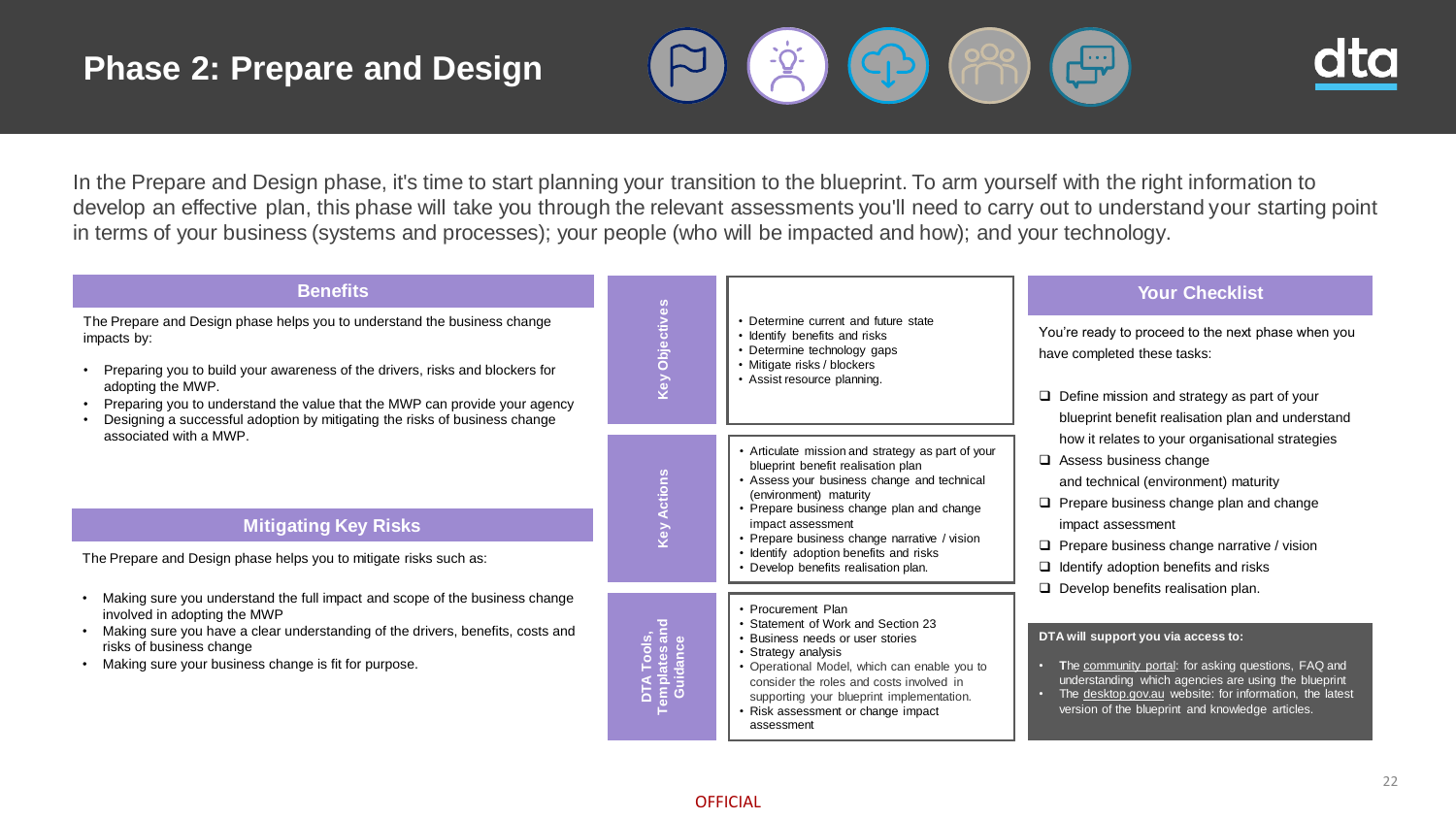## **Phase 2: Prepare and Design**





| The Prepare and Design Process |                                                                                                                                                                                                     | Why these steps are important to you?                                                                                                                                                                                                                                                                                                                                            |
|--------------------------------|-----------------------------------------------------------------------------------------------------------------------------------------------------------------------------------------------------|----------------------------------------------------------------------------------------------------------------------------------------------------------------------------------------------------------------------------------------------------------------------------------------------------------------------------------------------------------------------------------|
|                                | 2.0 Articulate mission and strategy:<br>Your strategy partner vendor will facilitate workshops to enable<br>you to articulate your agency's mission and strategy using a<br>Strategy Analysis Tool. | Your mission and strategy as part of your blueprint benefit realisation plan will be articulated as well as<br>an understanding of how it relates to your organisational strategies. A people, process and technology<br>(POPIT) assessment will also be conducted to support to you to understand the business and ICT<br>environment that your agency operates in.             |
|                                | 2.1 Assess business change and technical (environment)<br>maturity:<br>Your strategy partner vendor will assess the benefits, risks and<br>change maturity associated with adopting a MWP.          | A technology assessment will help you to understand your roadmap, technology maturity and<br>environment including your applications, licensing, hardware, peripherals and technical support. A<br>change maturity assessment will enable you to determine the scale and scope of the business change<br>as well as identify areas of risk from a change management perspective. |
|                                | 2.2 Prepare business change plan and change impact<br>assessment:<br>You develop a business change plan and change impact<br>assessment for adopting the blueprint.                                 | A change impact assessment will help you to leverage an understanding of your people in preparation<br>for the business change and the new ways of working. By developing a business change plan, you will<br>then outline the concrete steps to be enacted in the short-term around who will be communicated with<br>and how.                                                   |
|                                | 2.3 Prepare a business change narrative / vision:<br>You develop a business change narrative to articulate the<br>overarching and unifying call to action.                                          | Your business change narrative will be your north star. It will articulate why the business change is<br>happening and it will compel people to engage in the new ways of working faster.                                                                                                                                                                                        |
|                                | 2.4 Identify adoption benefits and risks:<br>Your strategy partner will assess the benefits and risks<br>associated with adopting a MWP.                                                            | Your strategy partner can work with you to elect and capture risks, using tools such as a SWOT<br>analysis.                                                                                                                                                                                                                                                                      |
|                                | 2.5 Develop benefit realisation plan:<br>You develop a benefit realisation plan which highlights the<br>recommended path forward in terms of technology and business<br>change.                     | By developing your agency's benefit realisation plan for the blueprint adoption, you will be able to<br>provide a recommended path forward in terms of technology and business change which contains<br>relevant high-level options, costs, benefits, disbeliefs, assumptions and constraints.                                                                                   |
|                                | 2.6 Read key messaging related to where you're at:<br>Review key messaging that we have provided which can help<br>you sell the change to various stakeholders in your organisation.                | You can re-use key messages that have worked in other implementations to your stakeholders.                                                                                                                                                                                                                                                                                      |

OFFICIAL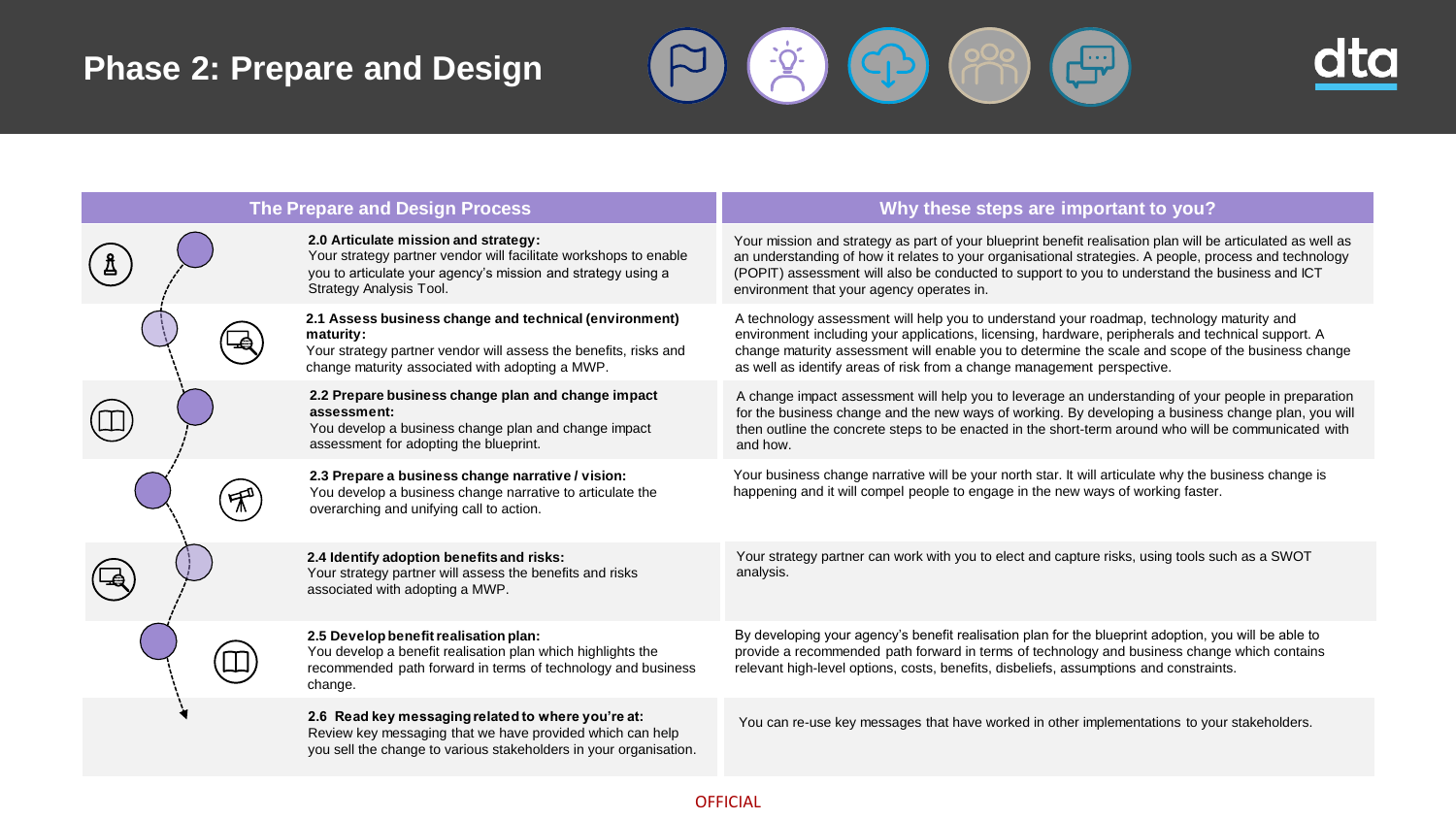## **Phase 2: Prepare and Design**





In each phase, it is important for you to set your agency up for success by understanding your unique circumstances and watch points:

If you are a Lean agency, we recommend that you consider your business and technological transformation needs against your constrained budget and staff resources.

- You may like to consider the advantages of engaging a service provider with experience in implementing the blueprint and providing technology and business change services to government
- A service provider can ensure business and technology implementation aligns with contemporary security policies, including the Information Security Manual (ISM) and the Protective Security Policy Framework (PSPF)
- We can assist you and your service provider to navigate your choices by keeping the blueprint up to date, sharing guidance on desktop.gov.au, case studies and successful user experiences.



If you are an Aligned agency, we recommend a gap analysis to compare the skills, mindset and capability your agency has now to the desired future state with the blueprint.

- You may like to consider an organisational change or technology provider with specialist skills to help you address any skills gaps and realise opportunities
- We can assist you to navigate your choices by keeping the blueprint up-to-date, sharing guidance on desktop.gov.au, case studies and successful user experiences
- If you do move to an Adopt and Engage phase, you may like to create a clear benefit realisation plan and develop commercials to approach the market
- You may like to consider a senior-level commitment to realise the benefit of adopting blueprint services
- You may also like to consider the roles and responsibilities of the DTA and your agency.



## **Lean agencies The Aligned agencies Theory Self-directed agencies | Complex agencies**

Self-directed agencies should consider undergoing your own discovery, risk-setting and strategic analysis to work out if adopting the blueprint is the right step for your agency.

- We can assist you to navigate your choices by keeping the blueprint up-to-date, sharing guidance on desktop.gov.au, case studies and successful user experiences
- We have historically provided Self-Directed agencies with some initial guidance on WoG lessons learnt and benefits, typically we would not be involved beyond this point.



If you are a Complex agency, you may like to work with us to understand a specific business problem you are solving and if it needs a program of work.

- You may wish to work with us to solve specific business problems including identity or asset refresh
- You may like to establish clarity on the business, clear stakeholder management and a resourcing plan to assess whether the blueprint can assist your agency
- You may consider establishing your own Prepare and Design phase, risk-setting and strategic analysis to work out if the blueprint can be used in your existing environment
- We have historically helped Complex agencies to navigate your choices by helping you to articulate the business problem, keeping the blueprint up-todate, sharing guidance on desktop.gov.au, case studies and successful user experience.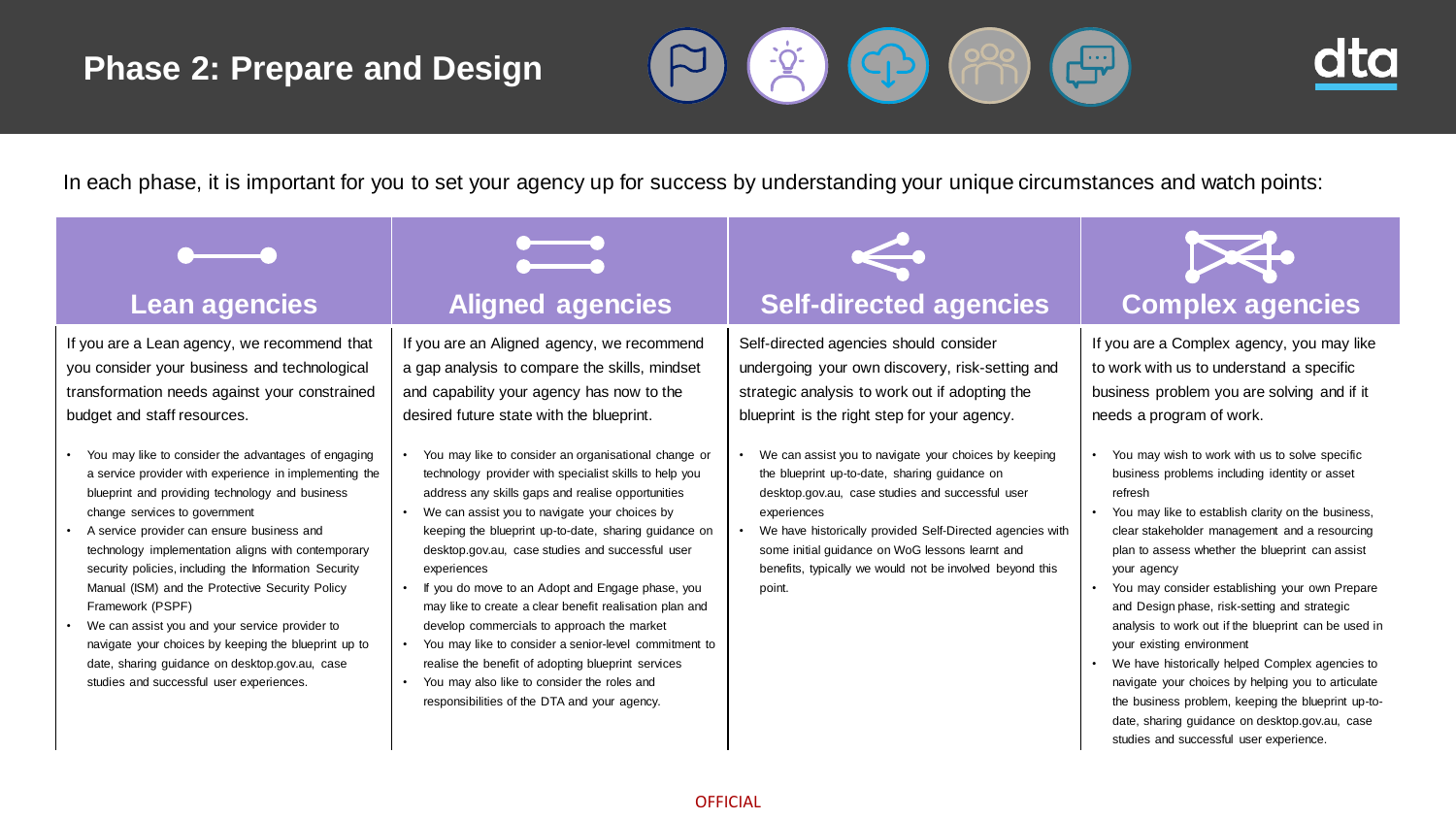## **Phase 3: Deploy and Embed**





This is where the rubber hits the road and we begin the blueprint implementation. The Deploy and Embed phase is designed to support you to adopt a MWP on the blueprint design, which are available to use in your agency's ICT environment and plan for business change.

| <b>Benefits</b>                                                                                                                                                                                                                                                                                                                                                                                                                                          |                                         |                                                                                                                                                                                                                                                                        | <b>Your Checklist</b>                                                                                                                                                                                                                                                                                  |
|----------------------------------------------------------------------------------------------------------------------------------------------------------------------------------------------------------------------------------------------------------------------------------------------------------------------------------------------------------------------------------------------------------------------------------------------------------|-----------------------------------------|------------------------------------------------------------------------------------------------------------------------------------------------------------------------------------------------------------------------------------------------------------------------|--------------------------------------------------------------------------------------------------------------------------------------------------------------------------------------------------------------------------------------------------------------------------------------------------------|
| The Deploy and Embed phase helps you to realise the benefits of the blueprint<br>design by:<br>Deploying the MWP and technology platforms into your ICT environment based<br>on the blueprint design<br>Embedding the new ways of working so you have less reliance on legacy<br>systems and don't lose any of your data.                                                                                                                                | Key Objectives                          | Establish successful implementation of the<br>blueprint.                                                                                                                                                                                                               | You're ready to proceed to the next phase when you<br>have completed these tasks:<br>$\Box$ Establish business consultation for the<br>deployment                                                                                                                                                      |
| <b>Mitigating Key Risks</b>                                                                                                                                                                                                                                                                                                                                                                                                                              | <b>Key Actions</b>                      | • Business consultation for the deployment<br>• Set up the relevant technical environment<br>• Implement blueprint technology<br>• Configure appropriate application security<br>controls<br>• Undergo testing and provide assurance that<br>the deployment has worked | $\Box$ Set up the relevant technical environment<br>$\Box$ Implement blueprint technology<br>$\Box$ Configure appropriate application security<br>controls<br>$\Box$ Undergo testing and provide assurance that the                                                                                    |
| The Deploy and Embed phase helps you to mitigate risks such as:                                                                                                                                                                                                                                                                                                                                                                                          |                                         | Seek relevant architectural and security<br>accreditation for the deployment.                                                                                                                                                                                          | deployment has worked<br>$\Box$ Seek relevant architectural and security                                                                                                                                                                                                                               |
| Making sure you implement technology in a planned fashion to maximise the<br>adoption of the MWP and prevent delays<br>Making sure the time and effort you invest into planning for business change<br>results in successful implementation of the modern technology platform<br>Maximising your time, effort and financial investment to realise the benefits of a<br><b>MWP</b><br>Making sure you're not relying on outdated, bespoke legacy systems. | DTA Tools,<br>Templates and<br>Guidance | User guides<br>User stories<br>Sprint plan<br>Feature log.                                                                                                                                                                                                             | accreditation for the deployment.<br>DTA will support you via access to:<br>The community portal: for asking questions, FAQ and<br>understanding which agencies are using the blueprint<br>The desktop.gov.au website: for information, the latest<br>version of the blueprint and knowledge articles. |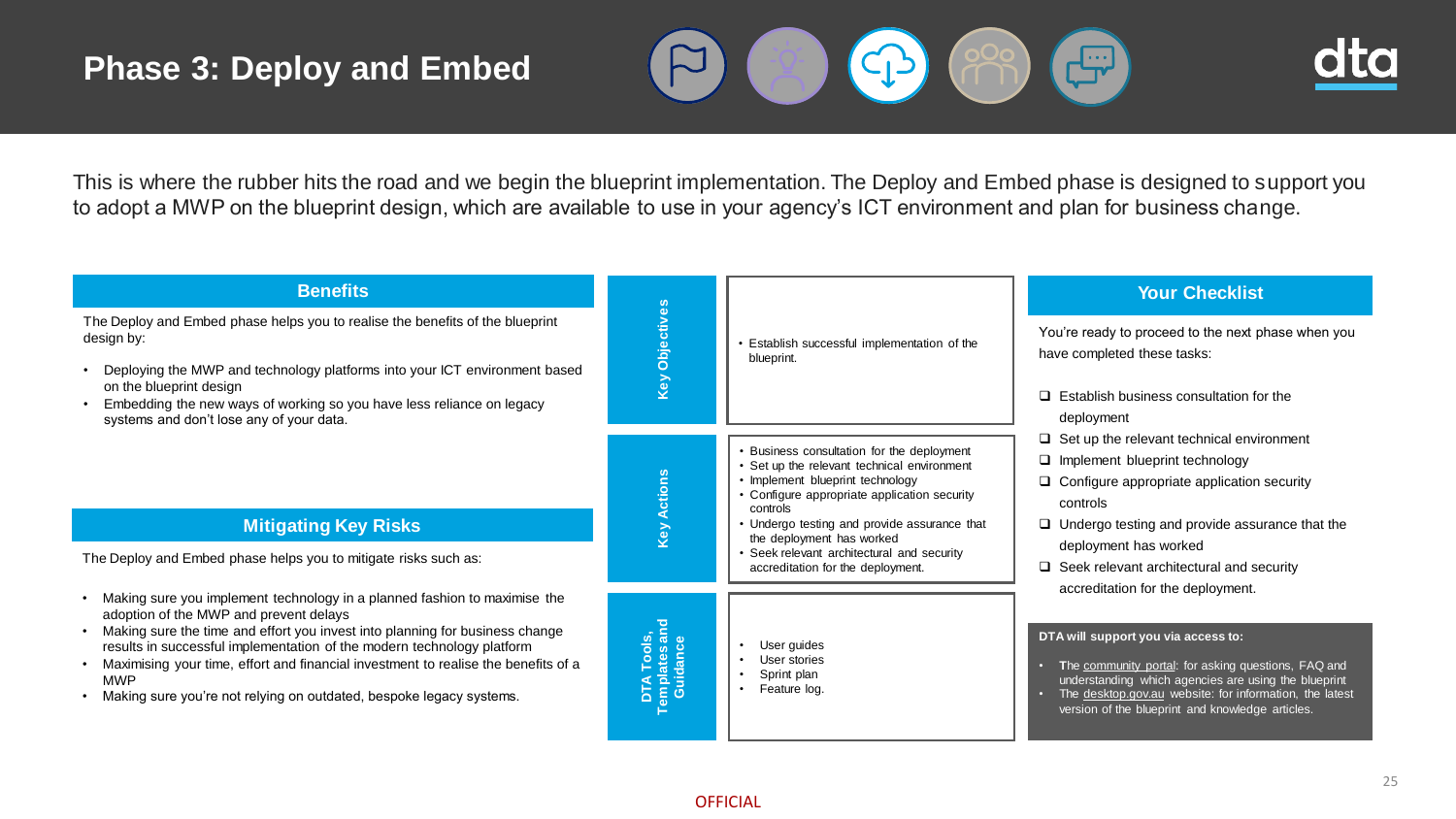## **Phase 3: Deploy and Embed**





| The Deploy and Embed Process* |                                                                                                                                                                                                      | Why these steps are important to you?                                                                                                                                                                                                                                                       |
|-------------------------------|------------------------------------------------------------------------------------------------------------------------------------------------------------------------------------------------------|---------------------------------------------------------------------------------------------------------------------------------------------------------------------------------------------------------------------------------------------------------------------------------------------|
|                               | 3.0 Business consultation for the deployment:<br>You establish regular and ongoing business consultation for the<br>deployment.                                                                      | By establishing regular and ongoing business consultation for the deployment, you will be able to<br>support the business transformation by engaging key stakeholders to provide feedback and support<br>during the deployment process.                                                     |
|                               | 3.1 Setup up technical environment:<br>You setup the relevant technical environment for the deployment.                                                                                              | By setting up the technical environment, your agency will design and install the required products into<br>your ICT environment in preparation for the deployment.                                                                                                                          |
|                               | 3.2 Implement blueprint technology:<br>You implement blueprint technology to meet your agency's<br>requirements, this can range from a component of the blueprint<br>to a full-scale implementation. | By implementing blueprint technology to meet your agency's requirements, you will be able to deploy<br>technology that meets your unique needs. This may be guided by a technology partner and using an<br>agile approach, with the blueprint capability rolled out in a series of sprints. |
|                               | 3.3 Configure appropriate application security controls:<br>You configure appropriate application security controls according<br>to the blueprint.                                                   | By configuring appropriate application security controls according to the blueprint, your agency will be<br>able to securely communicate and collaborate using the new ways of working.                                                                                                     |
|                               | 3.4 Undergo testing for the deployment:<br>You undergo testing for the deployment of the blueprint.                                                                                                  | You will need to undergo testing for the deployment of the blueprint to provide assurance to your agency<br>that the deployment has worked.                                                                                                                                                 |
|                               | 3.5 Seek relevant architectural and security accreditation for<br>the deployment:<br>You seek relevant architectural and security accreditation for the<br>deployment.                               | You seek relevant architectural and security accreditation for the deployment with a security assessment<br>to understand if the MWP services, applications and data are secure and compliant with the Information<br>Security Manual (ISM) and other cyber security policies.              |
|                               | 3.6 Read key messaging related to where you're at:<br>Review key messaging that we have provided which can help<br>you sell the change to various stakeholders in your organisation.                 | You can re-use key messages that have worked in other implementations to your stakeholders, before,<br>during, and post implementation.                                                                                                                                                     |

OFFICIAL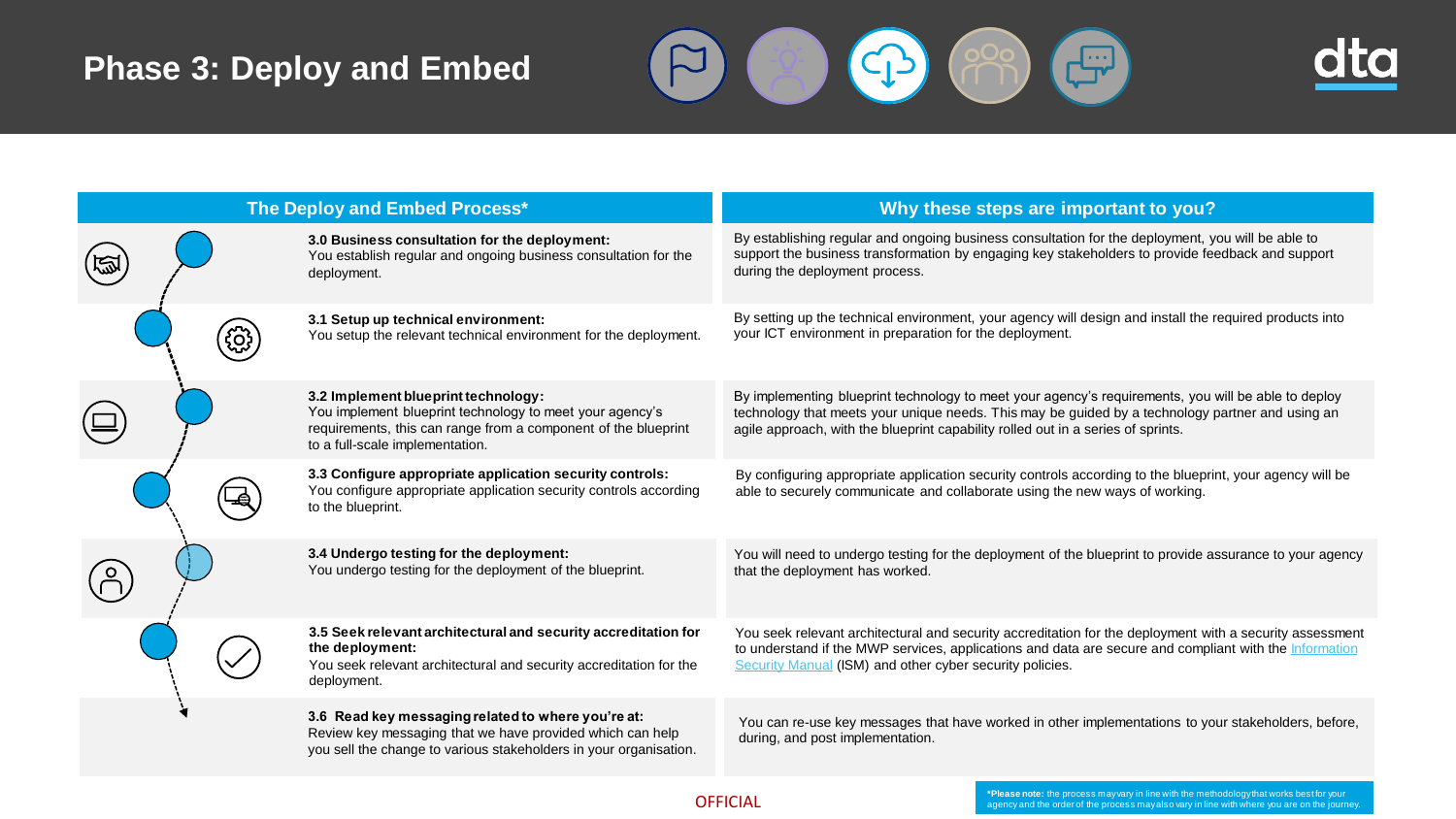## **Phase 3: Deploy and Embed**





In each phase, it is important for you to set your agency up for success by understanding your unique circumstances and watch points:

| <b>Lean agencies</b>                                                                                                                                                                                                                                                                                                                                                                                                                                                                                                                                                                                                                                                                                                                                                                                                                                                                                                                             | <b>Aligned agencies</b>                                                                                                                                                                                                                                                                                                                                                                                                                                                                                                                                                                                                                                                                                                                                                                                                                                                                                                                                                                                  | <b>Self-directed agencies</b>                                                                                                                                                                                                                         | <b>Complex agencies</b>                                                                                                                                                                                                                |  |
|--------------------------------------------------------------------------------------------------------------------------------------------------------------------------------------------------------------------------------------------------------------------------------------------------------------------------------------------------------------------------------------------------------------------------------------------------------------------------------------------------------------------------------------------------------------------------------------------------------------------------------------------------------------------------------------------------------------------------------------------------------------------------------------------------------------------------------------------------------------------------------------------------------------------------------------------------|----------------------------------------------------------------------------------------------------------------------------------------------------------------------------------------------------------------------------------------------------------------------------------------------------------------------------------------------------------------------------------------------------------------------------------------------------------------------------------------------------------------------------------------------------------------------------------------------------------------------------------------------------------------------------------------------------------------------------------------------------------------------------------------------------------------------------------------------------------------------------------------------------------------------------------------------------------------------------------------------------------|-------------------------------------------------------------------------------------------------------------------------------------------------------------------------------------------------------------------------------------------------------|----------------------------------------------------------------------------------------------------------------------------------------------------------------------------------------------------------------------------------------|--|
| If you are a Lean agency, It is important that<br>you are aware that the blueprint adoption is a<br>business transformation.<br>A business transformation involves adopting and<br>shaping business processes to the technology and<br>vice versa<br>Business transformation typically requires your active<br>involvement in the process of change, providing<br>training materials and establishing new ways of<br>working<br>You will likely require the assistance of specialist<br>vendors outside of the technology deployment itself<br>For the technology deployment, you could consider,<br>test and provide feedback on new technology services<br>offered by a managed service provider<br>You might like to consider any change or outage<br>windows set by your managed service provider<br>Historically, we have assisted Lean agencies with<br>guidance on market procurement for technology and<br>security assessment services. | Aligned agencies should carry out steps to<br>implement the blueprint technology and the<br>business change required to successfully use<br>it.<br>Key steps may include setting features or business<br>requirements, establishing change and outage<br>windows, installing and configuring technology<br>You may benefit from a technology vendor partner to<br>help you to implement or integrate the products<br>Outside of the technology deployment itself, it is<br>important that you consider that the blueprint adoption<br>is a business transformation<br>A business transformation involves adopting and<br>shaping business processes to the technology and<br>vice versa, so it typically requires your active<br>involvement in the process of business change,<br>providing training materials and establishing new<br>ways of working<br>The DTA has historically assisted Aligned agencies<br>with guidance on market procurement for technology<br>and security assessment services. | Self-directed agencies are able to carry out<br>your own technology implementations based<br>on your own schedule, scope, requirements,<br>capabilities and market procurement.<br>Typically, the DTA would not be further involved at<br>this point. | If you are a Complex agency, you would carry<br>out your own technology implementation<br>based on your own schedule, scope,<br>requirements and capabilities.<br>• Typically, the DTA would not be further involved at<br>this point. |  |
| <b>OFFICIAL</b>                                                                                                                                                                                                                                                                                                                                                                                                                                                                                                                                                                                                                                                                                                                                                                                                                                                                                                                                  |                                                                                                                                                                                                                                                                                                                                                                                                                                                                                                                                                                                                                                                                                                                                                                                                                                                                                                                                                                                                          |                                                                                                                                                                                                                                                       |                                                                                                                                                                                                                                        |  |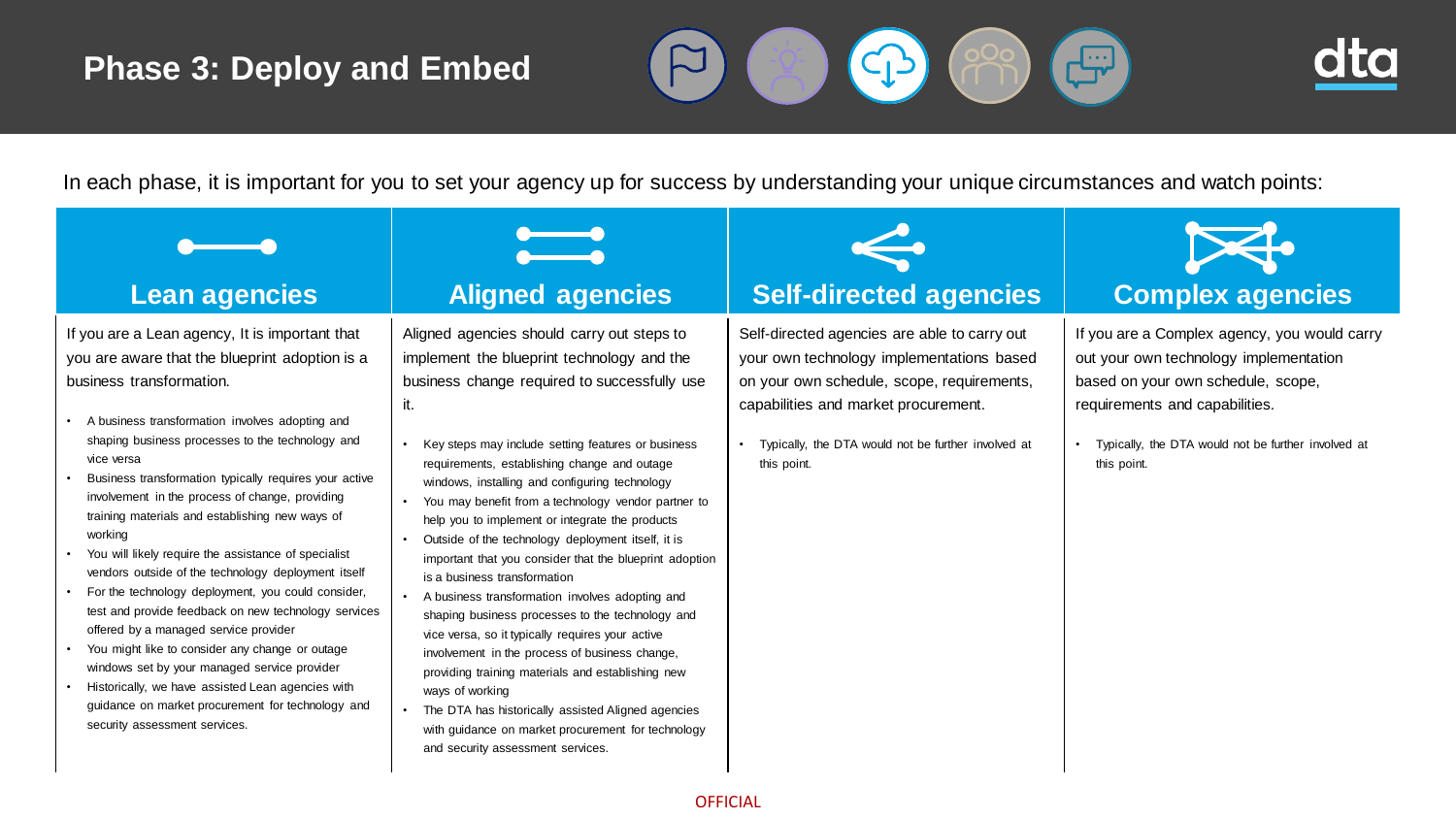## **Phase 4: Adopt and Engage**





Even the best systems in the world will fail if people will not engage with them. That's why intentional steps are recommended to engage, upskill and motivate your teams as they transition to new ways of working. The Adopt and Engage phase is designed to empower leaders with a clear vision for business change as your agency moves to a MWP.

| <b>Benefits</b>                                                                                                                                                                                                                                                                                                                                                                                                                                                     |                                                                                                                                                                                                                           |                                                                                                                                                                                                                | <b>Your Checklist</b>                                                                                                                                                                                                                               |
|---------------------------------------------------------------------------------------------------------------------------------------------------------------------------------------------------------------------------------------------------------------------------------------------------------------------------------------------------------------------------------------------------------------------------------------------------------------------|---------------------------------------------------------------------------------------------------------------------------------------------------------------------------------------------------------------------------|----------------------------------------------------------------------------------------------------------------------------------------------------------------------------------------------------------------|-----------------------------------------------------------------------------------------------------------------------------------------------------------------------------------------------------------------------------------------------------|
| The Adopt and Engage phase helps you to move to MWP by:<br>Adopting business change risk mitigation measures<br>Adopting cyber risk awareness to improve your agency's security<br>Understanding the skills and training required to successfully transition to the<br>new ways of working<br>Adopting a MWP and reducing barriers to business change                                                                                                               | Objectives<br>• Determine focus areas from a business and<br>technology change perspective<br>• Establish successful adoption of the blueprint<br>• Communicate early benefits<br>Vey<br>• Align staff with the platform. |                                                                                                                                                                                                                | You're ready to proceed to the next phase when you<br>have completed these tasks:<br>$\Box$ Prepare and communicate strategic messages<br>$\Box$ Adopt the business change and support staff with                                                   |
| Engaging staff via strategic communications and creating buy-in to the new<br>ways of working<br>Assessing the readiness of the agency staff for the transition to a MWP.<br><b>Mitigating Key Risks</b><br>The Adopt and Engage phase helps you to mitigate risks such as:                                                                                                                                                                                         | <b>Cey Actions</b>                                                                                                                                                                                                        | • Prepare strategic communications<br>• Adopt the business change and support staff<br>with training<br>• Assess business readiness<br>• Engage staff with communications and realise<br>benefits iteratively. | training<br>$\Box$ Assess business readiness<br>$\Box$ Engage staff and realise benefits iteratively.                                                                                                                                               |
| Making sure your new technology suits your business models, processes,<br>practices and culture<br>Maximising value for money in the adoption of the new MWP<br>Making sure staff are engaged and empowered to increase productivity, reduce<br>turnover and increase the uptake of the new ways of working<br>Making sure leaders are fully embracing the value of their staff using a MWP<br>Developing staff skills required to embrace the new ways of working. | DTA Tools,<br>Templates am<br>Guidance                                                                                                                                                                                    | • Change readiness assessment<br>Benefits register<br>• Training and skills analysis.                                                                                                                          | DTA will support you:<br>The community portal: for asking questions, FAQ and<br>understanding which agencies are using the blueprint<br>The desktop.gov.au website: for information, the latest<br>version of the blueprint and knowledge articles. |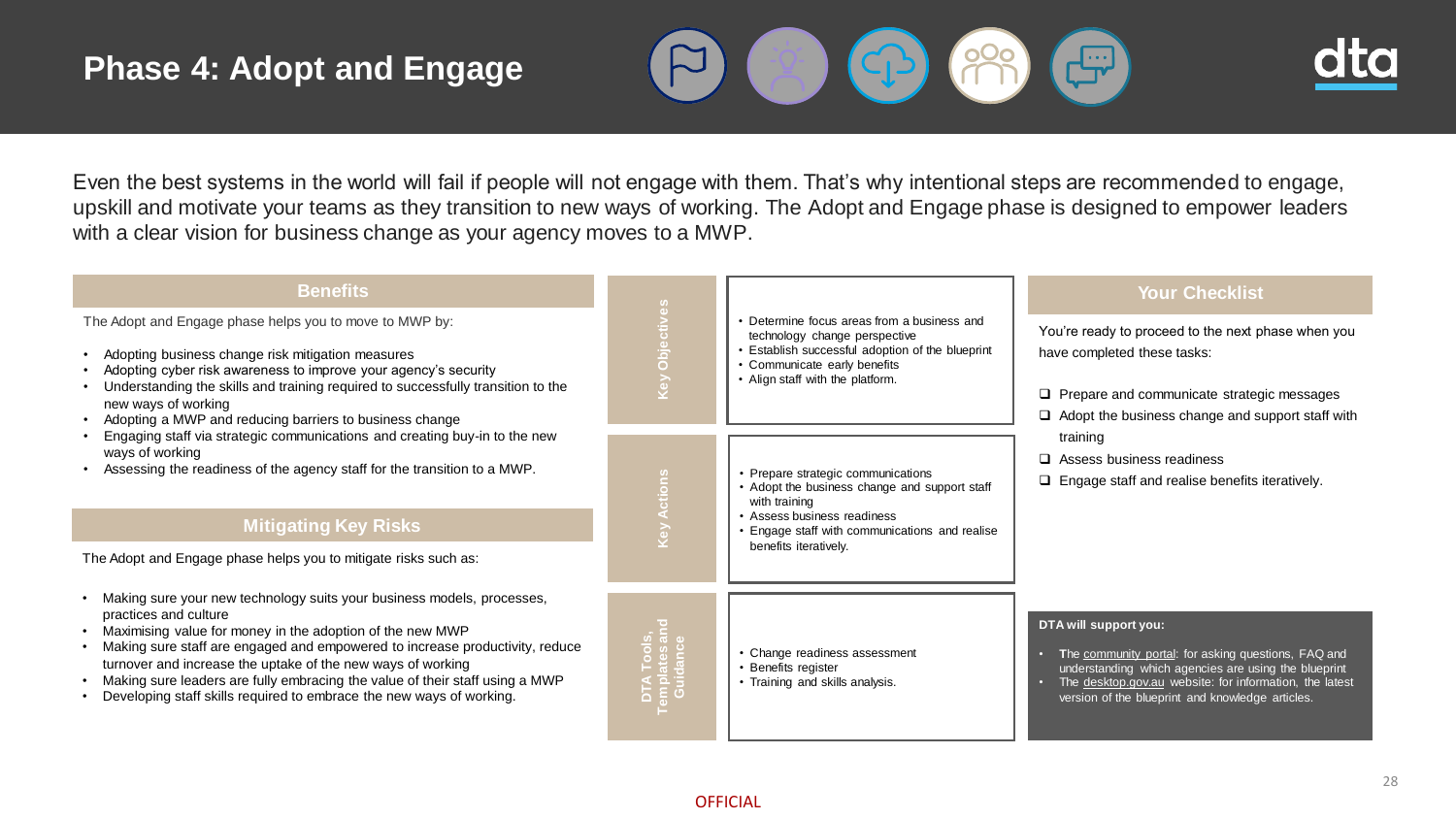## **Phase 4: Adopt and Engage**





| <b>The Adopt and Engage Process</b> |                                                                                                                                                                                                                        | Why these steps are important to you?                                                                                                                                                                                                                                                                                                              |
|-------------------------------------|------------------------------------------------------------------------------------------------------------------------------------------------------------------------------------------------------------------------|----------------------------------------------------------------------------------------------------------------------------------------------------------------------------------------------------------------------------------------------------------------------------------------------------------------------------------------------------|
|                                     | 4.0 Prepare strategic communications:<br>You develop a communications strategy, key messaging and a<br>communications plan to reach your key audiences. You can re-<br>use some of the messaging we have provided you. | Your business change narrative will inform your communications strategy and key messaging which is<br>tailored to connect with your key audience groups. Your communications strategy will then inform your<br>communications plan including mapped user journeys, communications activities and key touch points<br>to engage your key audiences. |
|                                     | 4.1 Adopt the business change and support staff with<br>training:<br>You deliver training to support staff with adopting the new ways<br>of working.                                                                   | By providing timely training, you will support staff to use the MWP services for the first time by upskilling<br>via e-Learning, face-to-face training and peer training.                                                                                                                                                                          |
|                                     | 4.2 Assess business readiness:<br>Your strategy partner will assess your business readiness and<br>the business change impacts associated with adopting a MWP.                                                         | A business readiness assessment will help you to understand which divisions within your agency are<br>ready to adopt the MWP. The assessment may include skills, culture, willingness to adopt the business<br>change, leadership and staff support, and other drivers and risks to a successful adoption.                                         |
|                                     | 4.3 Engage staff with communications and realise benefits<br>iteratively:<br>You engage staff with communications as you adopt the<br>blueprint and realise the benefits iteratively.                                  | Your communications plan will inform timely communications activities that will engage staff with the<br>new ways of working. As your agency begins to realise the benefits of adopting the blueprint iteratively,<br>you will be also able to communicate the early benefits.                                                                     |
|                                     |                                                                                                                                                                                                                        |                                                                                                                                                                                                                                                                                                                                                    |
|                                     |                                                                                                                                                                                                                        |                                                                                                                                                                                                                                                                                                                                                    |
|                                     |                                                                                                                                                                                                                        |                                                                                                                                                                                                                                                                                                                                                    |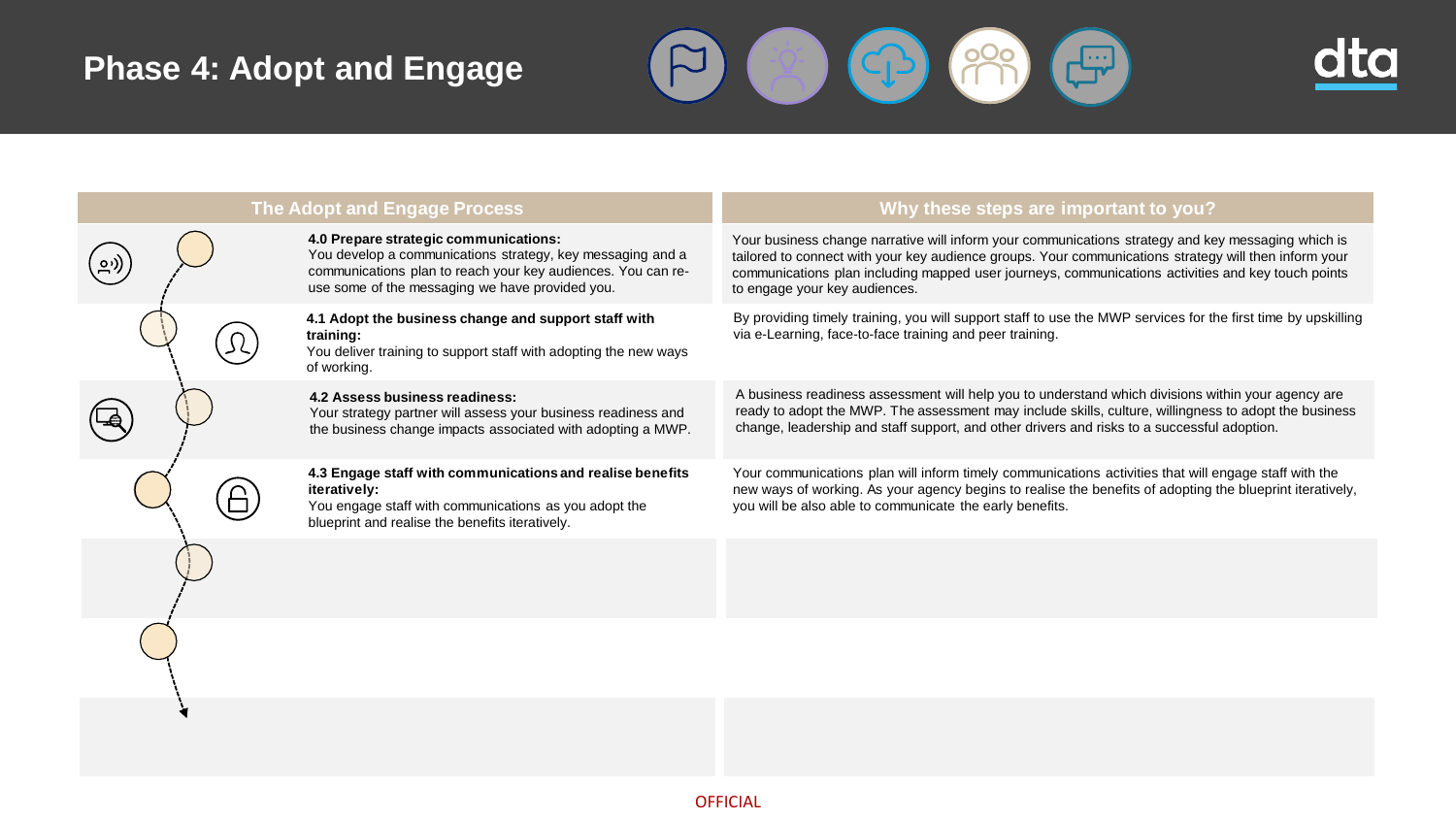## **Phase 4: Adopt and Engage**





In each phase, it is important for you to set your agency up for success by understanding your unique circumstances and watch points:

If you are a Lean agency, you can prepare for and realise the benefits of a MWP based on the blueprint design.

- You may realise new ways of working, including remote working
- You may realise process changes and business transformation
- You may have training to assist users to adopt the new technology
- Engaging an organisational change management partner could assist you in producing communications materials, key messaging and to help users understand the impacts and benefits of the business change
- If your agency has a limited number of staff, you may still require a technology partner, as per Phase 3
- Lean agencies are also encouraged to consider an organisational change partner to assist with a change assessment and planning.



Aligned agencies, you can prepare for and realise the benefits of a MWP based on the blueprint design.

- You may realise new ways of working, including remote working
- You may realise process changes and business transformation
- You may have training to assist users to adopt the new technology
- You may consider engaging an organisational change management partner to assist you in producing communications materials, key messaging and to help users understand the impacts and benefits of the business change
- We have historically assisted Aligned agencies with guidance on market procurement for change assessment and planning.



## **Lean agencies The Aligned agencies Theory Self-directed agencies | Complex agencies**

As a Self-directed agency, you are able to carry out your own change management and benefits realisation based on your schedule, scope and requirements.

- You may consider the benefits of enacting process changes
- You may consider engaging an organisational change management partner to assist you in producing communications materials, key messaging and to help users understand the impacts and benefits of the business change
- Typically, the DTA would not be further involved at this point.



As a Complex agency, you may largely carry out your own change management and benefits realisation based on your schedule, scope and requirements.

- You may consider engaging an organisational change management partner to assist you in producing communications materials, key messaging and to help users understand the impacts and benefits of the business change
- Typically, the DTA would not be further involved at this point.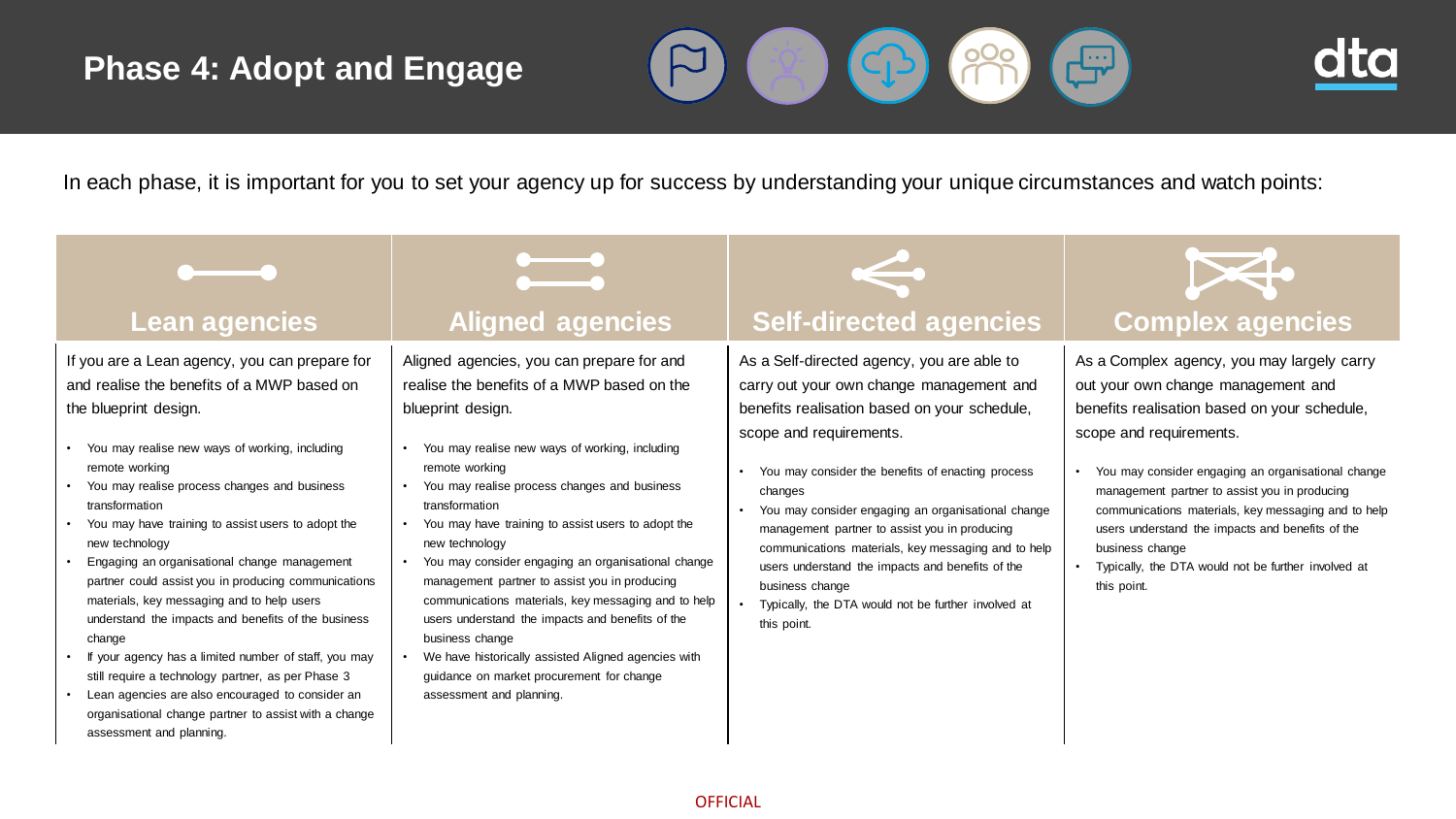



Technology is always changing and improving. At this final stage of the change, we would appreciate your participation in helping us continually improve the blueprint adoption experience. By actively engaging with the WoG community, sharing your learnings and participating in evaluation of the blueprint, you will make the experience better for future adaptations and new agency adopters.

| <b>Benefits</b>                                                                                                                                                                                                                                                                                                                                                                                   |                                                    |                                                                                                                                                                                                         | <b>Your Checklist</b>                                                                                                                                                                                                                                                                                           |
|---------------------------------------------------------------------------------------------------------------------------------------------------------------------------------------------------------------------------------------------------------------------------------------------------------------------------------------------------------------------------------------------------|----------------------------------------------------|---------------------------------------------------------------------------------------------------------------------------------------------------------------------------------------------------------|-----------------------------------------------------------------------------------------------------------------------------------------------------------------------------------------------------------------------------------------------------------------------------------------------------------------|
| The Assess and Advocate phase helps you to contribute to the ongoing<br>improvement of the blueprint:<br>Assessing the lessons learnt, so you can maximise the use of the blueprint,<br>mitigate adoption risks and continue to improve your service<br>Assessing improved blueprint designs for greater security<br>Advocating for best practice through greater connection with other agencies, | Key Objectives                                     | • Continuously evaluate the platform<br>• Share benefits<br>• Bring WoG community closer together<br>• Establish best practice.                                                                         | In this phase you will complete these steps:<br>$\Box$ Provide feedback about the blueprint back to the<br>DTA, if practical evaluate your implementation of<br>blueprint<br>$\Box$ Advocate benefits<br>$\Box$ Engage with WoG community<br>Ongoing maintenance and improvement based<br>on blueprint updates. |
| management of common pitfalls and opportunities to ask questions<br>Providing your feedback to the wider WoG community and the DTA to improve<br>the blueprint and access to the blueprint.<br><b>Mitigating Key Risks</b><br>The Assess and Advocate phase helps you to mitigate risks such as:                                                                                                  | <b>Key Actions</b>                                 | Evaluate your implementation of the blueprint<br>• Advocate benefits<br>• Engage with WoG community<br>Share knowledge with WoG<br>• Ongoing maintenance and improvement<br>based on blueprint updates. |                                                                                                                                                                                                                                                                                                                 |
| Making sure the blueprint design and service improves to reflect real-time<br>practice<br>Making sure digital capability is improved across WoG<br>Making sure opportunities for standardising and modernising ICT are<br>embraced and aren't lost in silos.                                                                                                                                      | DTA Tools,<br><sup>Templates and</sup><br>Guidance | The blueprint document<br>Desktop.gov.au                                                                                                                                                                | DTA will support you via access to:<br>The desktop.gov.au website: for information, the latest<br>version of the blueprint and knowledge articles.                                                                                                                                                              |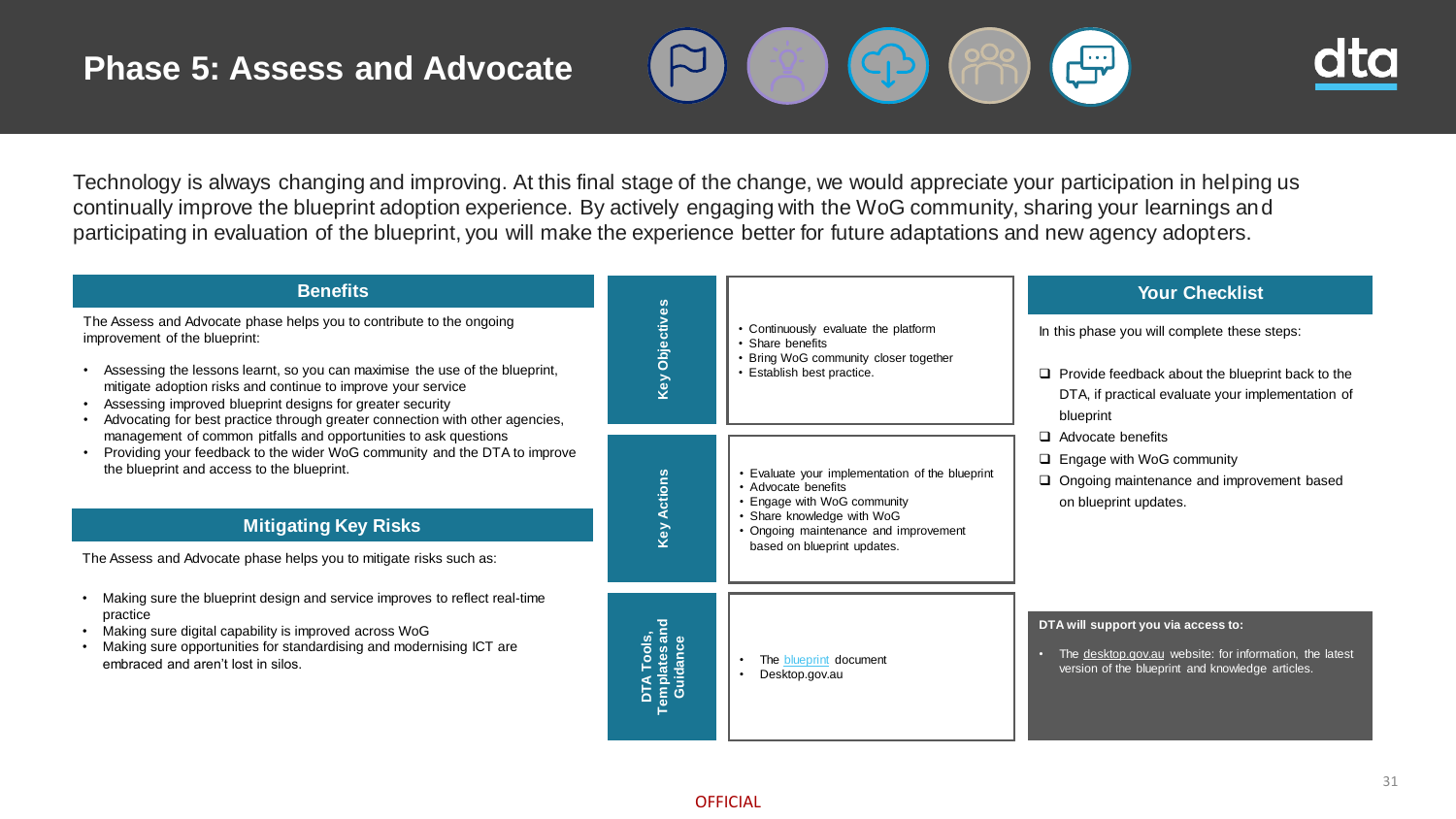## **Phase 5: Assess and Advocate**





| <b>The Assess and Advocate Process</b> |  |                                                                                                                                                                                                                                         | Why these steps are important to you                                                                                                                                                                                              |  |
|----------------------------------------|--|-----------------------------------------------------------------------------------------------------------------------------------------------------------------------------------------------------------------------------------------|-----------------------------------------------------------------------------------------------------------------------------------------------------------------------------------------------------------------------------------|--|
|                                        |  | 5.0 Provide feedback about the blueprint back to the DTA, if<br>practical evaluate your implementation of the blueprint:<br>You facilitate continual evaluation of your agency's adoption of<br>the blueprint via surveys and feedback. | By facilitating continual feedback, you will be able to share feedback with the DTA. Evaluation can be<br>achieved through the ongoing delivery of staff surveys and feedback workshops.                                          |  |
|                                        |  | 5.1 Advocate benefits:<br>You advocate the benefits of the new ways of working within<br>your agency and to other agencies.                                                                                                             | By advocating the benefits of the new ways of working and what's in it for your key audience groups via<br>communications activities, this will support your agency's people to maximise the value of the new ways<br>of working. |  |
|                                        |  | 5.2 Engage with WoG community:<br>Your agency actively engages with the WoG community.                                                                                                                                                  | By engaging with the WoG community and attending WoG MWP training, you will be able to apply<br>learnings to continually improve the ways of working for your agency's staff.                                                     |  |
|                                        |  | 5.3 Share knowledge with WoG:<br>You share your lessons learnt with the WoG, including<br>participating in evaluation workshops.                                                                                                        | By sharing knowledge with the WoG and posting threads on the Community Portal, your feedback will<br>be used to iteratively improve the blueprint design, desktop services and community consultation across<br>government.       |  |
|                                        |  | 5.4 Ongoing maintenance and improvement based on<br>blueprint updates:<br>Your agency continually improves your tools based on blueprint<br>updates.                                                                                    | By continually updating and improving your tools based on blueprint updates, you will be able to<br>maintain compliance with ISM controls, latest technology and policy.                                                          |  |
|                                        |  |                                                                                                                                                                                                                                         |                                                                                                                                                                                                                                   |  |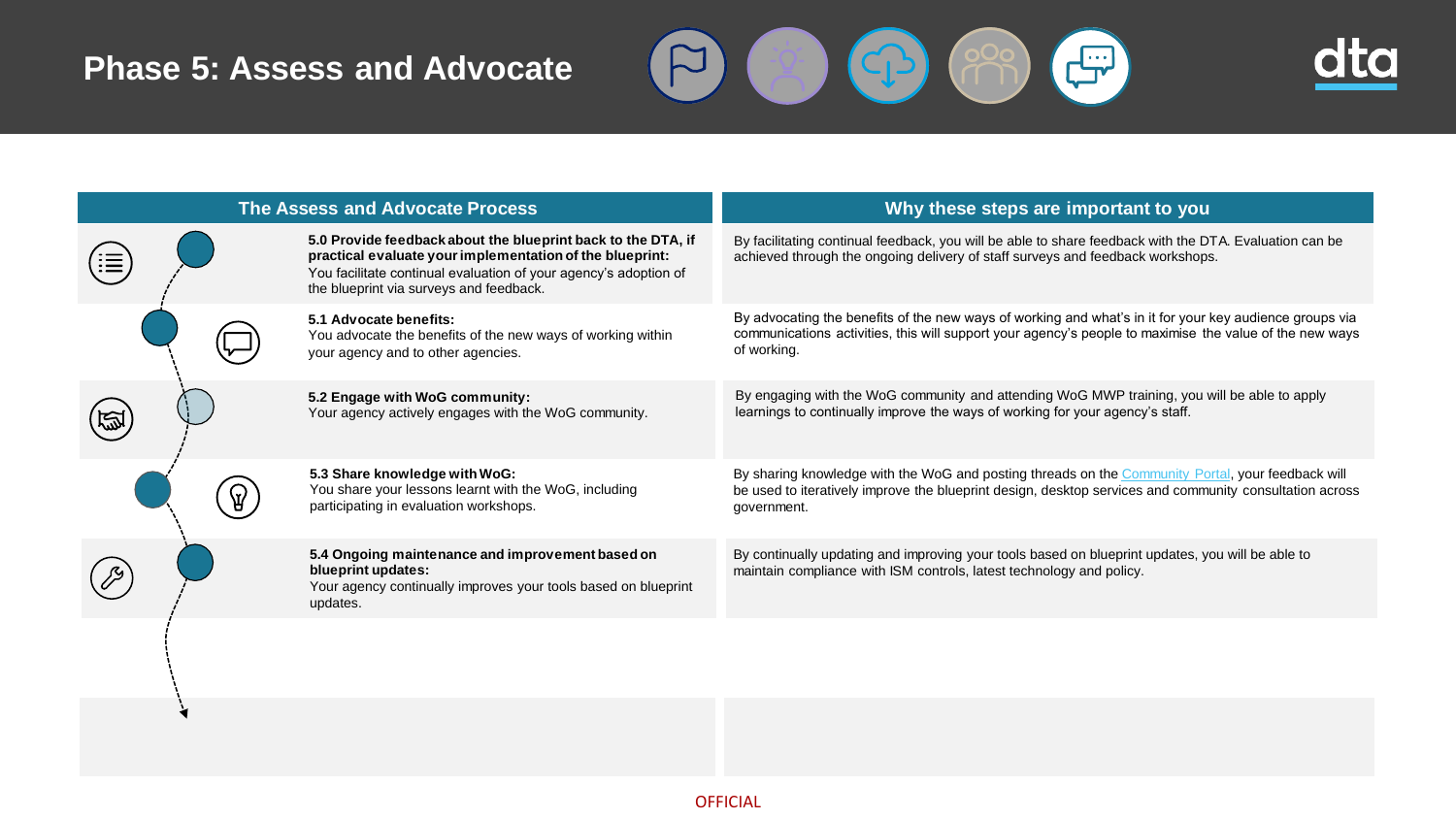## **Phase 5: Assess and Advocate**





In each phase, it is important for you to set your agency up for success by understanding your unique circumstances and watch points:

| Lean agencies                                                                                                                                                                                                                                                                                                                                                                                                                                                                                                                                                                                                                                                                                                                                                                            | <b>Aligned agencies</b>                                                                                                                                                                                                                                                                                                                                                                                                                                                                                                                                                                                                                                                                                                                   | <b>Self-directed agencies</b>                                                                                                                                                                                                                                                                                                                                                                                                                                                        | <b>Complex agencies</b>                                                                                                                                                                                                                                                                                                                                                                                     |
|------------------------------------------------------------------------------------------------------------------------------------------------------------------------------------------------------------------------------------------------------------------------------------------------------------------------------------------------------------------------------------------------------------------------------------------------------------------------------------------------------------------------------------------------------------------------------------------------------------------------------------------------------------------------------------------------------------------------------------------------------------------------------------------|-------------------------------------------------------------------------------------------------------------------------------------------------------------------------------------------------------------------------------------------------------------------------------------------------------------------------------------------------------------------------------------------------------------------------------------------------------------------------------------------------------------------------------------------------------------------------------------------------------------------------------------------------------------------------------------------------------------------------------------------|--------------------------------------------------------------------------------------------------------------------------------------------------------------------------------------------------------------------------------------------------------------------------------------------------------------------------------------------------------------------------------------------------------------------------------------------------------------------------------------|-------------------------------------------------------------------------------------------------------------------------------------------------------------------------------------------------------------------------------------------------------------------------------------------------------------------------------------------------------------------------------------------------------------|
| If you are a Lean agency, you and your<br>managed service provider are empowered to<br>engage with the community and consume<br>resources from the DTA.<br>Consume news and announcements from the DTA<br>Raise questions on the community forum<br>Provide feedback in surveys and user research<br>Provide lessons learnt and improvements back in the<br>form of Github suggestions and forum posts<br>Understand the impact of updates to the blueprint and<br>how it came be implemented<br>Historically, we have assisted Lean agencies and your<br>managed service providers by providing and<br>coordinating the Community Portal, news and<br>updates, user research and lessons learnt<br>We also provide ongoing updates to the blueprint to<br>enable new features securely. | Aligned agencies are encouraged to engage<br>with the community and access resources<br>from the DTA.<br>Consume news and announcements from the DTA<br>Raise questions on the community forum<br>Provide feedback in surveys and user research<br>Provide lessons learnt and improvements back in the<br>form of Github suggestions and forum posts<br>Understand the impact of updates to the blueprint and<br>how it came be implemented<br>Historically, we have assisted Aligned agencies and<br>your managed service providers by providing and<br>coordinating the Community Portal, news and<br>updates, user research and lessons learnt<br>We also provide ongoing updates to the blueprint to<br>enable new features securely. | As a Self-directed agency, we welcome your<br>feedback in surveys, the Community Portal and<br>user research on your own business and<br>technology implementations.<br>We have historically assisted Self-directed agencies and<br>$\bullet$<br>your managed service providers by providing and<br>coordinating the Community Portal, news and updates,<br>user research and lessons learnt<br>We also provide ongoing updates to the blueprint to<br>enable new features securely. | Complex agencies are encouraged to<br>provide feedback in surveys, the<br>Community Portal and user research on<br>your own business and technology<br>implementations.<br>• WofG community engagement may be beneficial<br>to share lessons learnt on how the business<br>problem was solved using the blueprint<br>• We also provide ongoing updates to the blueprint<br>to enable new features securely. |

**OFFICIAL**